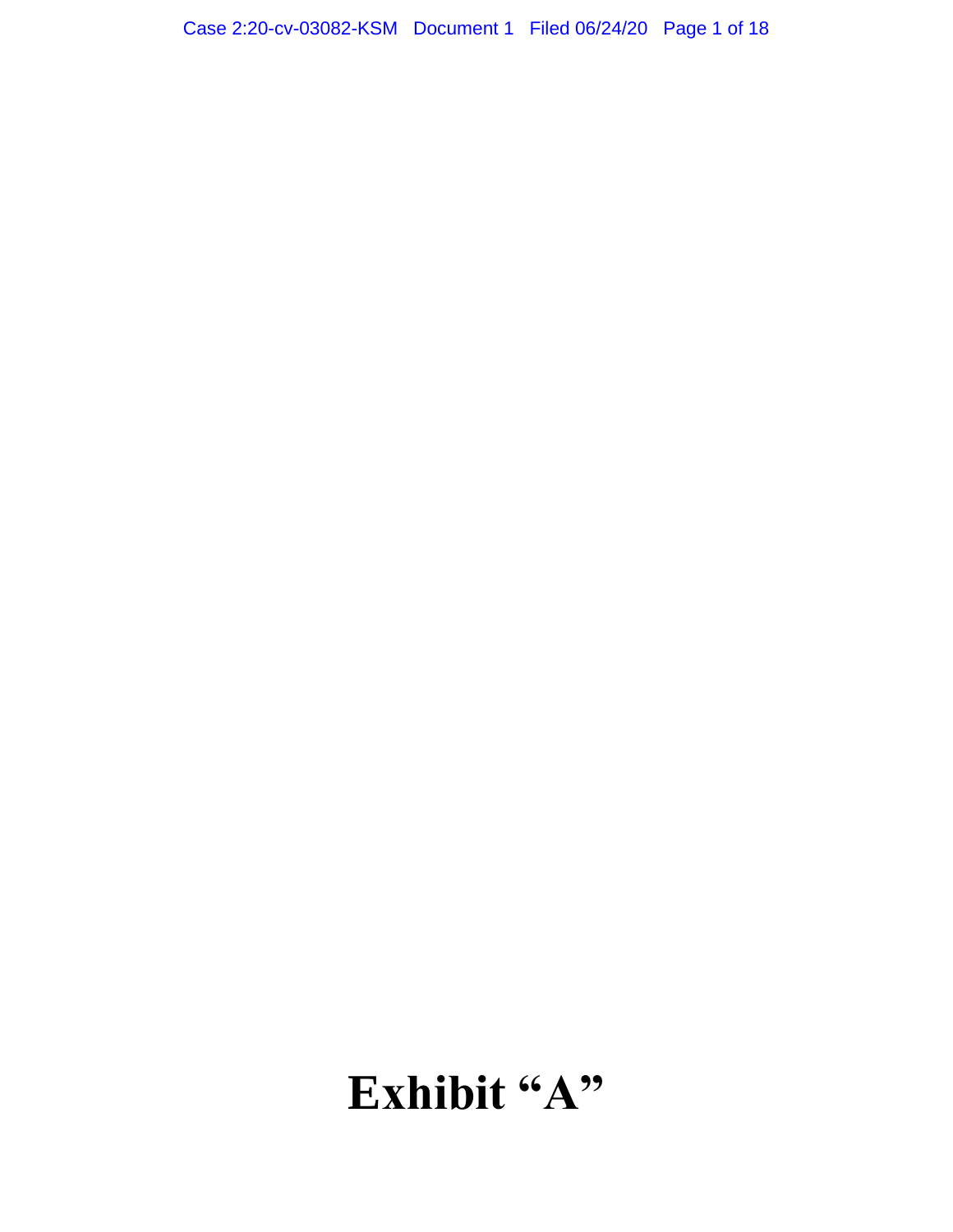| <b>COZEN O'CONNOR</b><br>By: MARK E. UTKE/ANTHONY J. MORRONE/MARTIN P. DUFFEXtice of Judicial Records<br>ID Nos.: 70750/pro hac to be filed/57559<br>1650 Market Street<br>Philadelphia, Pennsylvania 19103<br>$(215)$ 665-2164 | Filed and Attested by the<br><b>19 JUN 20</b><br>am<br><b>Attorneys for Plaintiffs</b><br>THIS IS NOT AN ARBITRATION CASE |
|---------------------------------------------------------------------------------------------------------------------------------------------------------------------------------------------------------------------------------|---------------------------------------------------------------------------------------------------------------------------|
| CELESTE FLYNN, Individually and as Personal<br>Representative of the Estate of NATHAN E. FLYNN,                                                                                                                                 |                                                                                                                           |
| 3251 Rocks Chrome Hill Road                                                                                                                                                                                                     |                                                                                                                           |
|                                                                                                                                                                                                                                 |                                                                                                                           |
| Jarrettsville, Maryland 21084                                                                                                                                                                                                   |                                                                                                                           |
| and                                                                                                                                                                                                                             | <b>COURT OF COMMON PLEAS</b><br>PHILADELPHIA COUNTY                                                                       |
| PLAINTIFF T.F., a minor by her parent,                                                                                                                                                                                          |                                                                                                                           |
| Celeste Flynn                                                                                                                                                                                                                   |                                                                                                                           |
| 3251 Rocks Chrome Hill Road                                                                                                                                                                                                     | <b>CIVIL ACTION - LAW</b>                                                                                                 |
| Jarrettsville, Maryland 21084                                                                                                                                                                                                   |                                                                                                                           |
|                                                                                                                                                                                                                                 |                                                                                                                           |
| and                                                                                                                                                                                                                             | June Term, 2020                                                                                                           |
|                                                                                                                                                                                                                                 | : No:                                                                                                                     |
| PLAINTIFF C.F., a minor by his parent,                                                                                                                                                                                          |                                                                                                                           |
| Celeste Flynn                                                                                                                                                                                                                   |                                                                                                                           |
| 3251 Rocks Chrome Hill Road                                                                                                                                                                                                     |                                                                                                                           |
| Jarrettsville, Maryland 21084                                                                                                                                                                                                   |                                                                                                                           |
|                                                                                                                                                                                                                                 |                                                                                                                           |
| and                                                                                                                                                                                                                             | <b>JURY TRIAL DEMANDED</b>                                                                                                |
| PLAINTIFF B.F., a minor by his parent,                                                                                                                                                                                          |                                                                                                                           |
| Celeste Flynn                                                                                                                                                                                                                   |                                                                                                                           |
| 3251 Rocks Chrome Hill Road                                                                                                                                                                                                     |                                                                                                                           |
| Jarrettsville, Maryland 21084                                                                                                                                                                                                   |                                                                                                                           |
|                                                                                                                                                                                                                                 |                                                                                                                           |
| Plaintiffs,                                                                                                                                                                                                                     |                                                                                                                           |
|                                                                                                                                                                                                                                 |                                                                                                                           |
| V.                                                                                                                                                                                                                              |                                                                                                                           |
|                                                                                                                                                                                                                                 |                                                                                                                           |
| OMEGA FLEX, INC.                                                                                                                                                                                                                |                                                                                                                           |
| 451 Creamery Way                                                                                                                                                                                                                |                                                                                                                           |
| Exton, Pennsylvania 19341                                                                                                                                                                                                       |                                                                                                                           |

Defendant.

: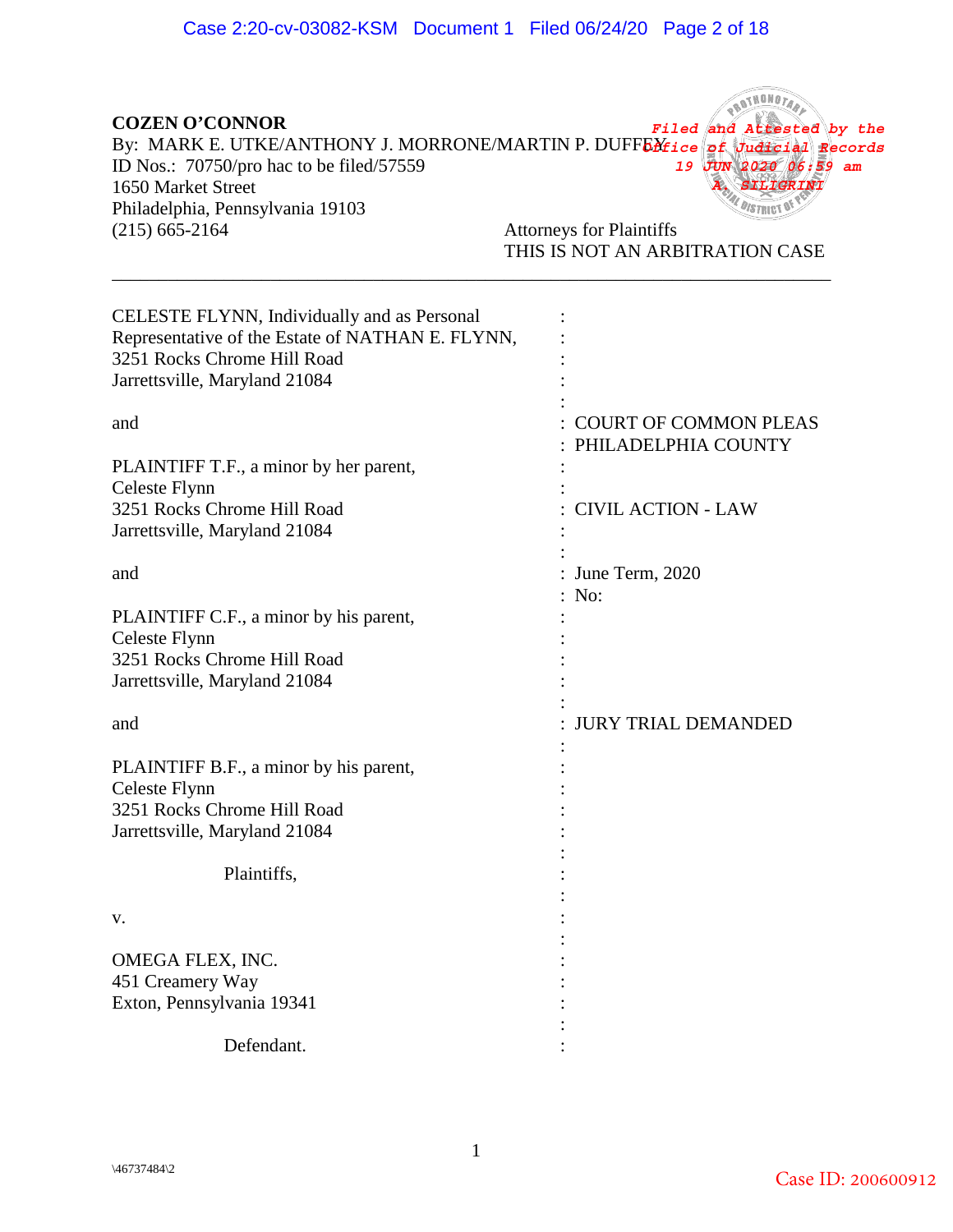#### **VERIFIED COMPLAINT**

Plaintiffs, Celeste Flynn, individually and as personal representative of the Estate of Nathan E. Flynn; T.F., a minor by her parent, Celeste Flynn; C.F., a minor by his parent, Celeste Flynn; B.F., a minor by his parent, Celeste Flynn (plaintiffs Celeste Flynn, T.F., C.F., and B.F. are collectively referred to hereinafter as the "Flynn Plaintiffs"), as and for their Complaint against Defendant Omega Flex, Inc. state as follows:

#### **PARTIES**

1. Plaintiff, Celeste Flynn, individually and as Personal Representative of the Estate of Nathan E. Flynn, is a resident of the State of Maryland with an address of 3251 Rocks Chrome Hill Road, Jarrettsville, Maryland 21084.

2. Plaintiff, Celeste Flynn, is the spouse of the decedent, Firefighter Nathan E. Flynn.

3. Plaintiff, Celeste Flynn, is the duly appointed Personal Representative of the Estate of Nathan E. Flynn by the Register of Wills for Harford County, Maryland.

4. Plaintiff, T.F., is a minor represented by her mother, Celeste Flynn, with an address of 3251 Rocks Chrome Hill Road, Jarrettsville, Maryland 21084.

5. Plaintiff, T.F., is the surviving daughter of the decedent, Firefighter Nathan E. Flynn.

6. Plaintiff, C.F., is a minor represented by his mother, Celeste Flynn, with an address of 3251 Rocks Chrome Hill Road, Jarrettsville, Maryland 21084.

7. Plaintiff, C.F., is the surviving son of the decedent, Firefighter Nathan E. Flynn.

8. Plaintiff, B.F., is a minor represented by his mother, Celeste Flynn, with an address of 3251 Rocks Chrome Hill Road, Jarrettsville, Maryland 21084.

9. Plaintiff, B.F., is the surviving son of the decedent, Firefighter Nathan E. Flynn.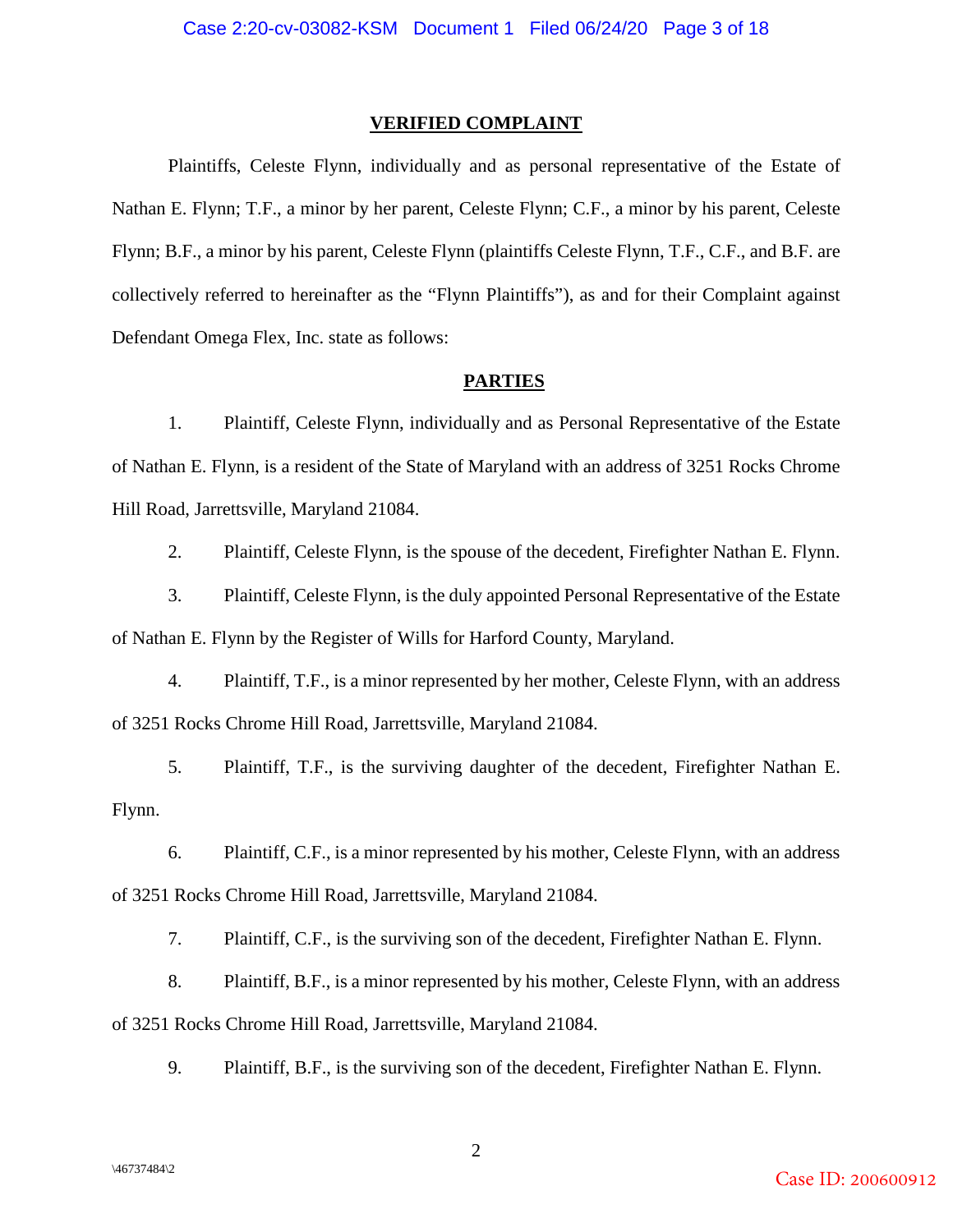#### Case 2:20-cv-03082-KSM Document 1 Filed 06/24/20 Page 4 of 18

10. Defendant, Omega Flex, Inc. ("Omega Flex"), is a corporation organized and existing under the laws of the Commonwealth of Pennsylvania with its registered offices and principal place of business located at 451 Creamery Way, Exton, Pennsylvania 19341.

11. At all relevant times, Omega Flex was engaged in the business of manufacturing and distributing, *inter alia*, corrugated stainless steel tubing ("CSST") used to transport natural gas and propane in commercial businesses and residential homes under the brand name TracPipe.

#### **JURISDICTION AND VENUE**

12. At all relevant times, Omega Flex was involved in the design, manufacture, marketing, distribution and sale of its TracPipe CSST for residential and commercial use by consumers throughout the area, including the City and County of Philadelphia, Pennsylvania.

13. At all relevant times, Omega Flex was engaged in regular and systematic business in both the City and County of Philadelphia, Pennsylvania.

14. Based on Omega Flex's 2019 United States Securities and Exchange Commission Form 10-K filing ( the "SEC Filing"), Omega Flex distributed its TracPipe CSST product in Philadelphia utilizing wholesale distributors to include its most significant customer, Ferguson Enterprises, Incorporated, which accounted for approximately 22% to 24% of Omega Flex's accounts receivable during the period of 2017 to 2019. Ferguson Enterprises maintains one of its regional distribution facilities at 1821 Washington Avenue, Philadelphia, Pennsylvania.

15. Based on the SEC Filing, Omega Flex sells its products primarily through independent outside sales organizations, including independent sales representatives, distributors, wholesalers and original equipment manufacturers. In addition to Ferguson Enterprises, Omega Flex sells its CSST product through several distributors located in the City and County of Philadelphia, including but not limited to: APR Supply Company, 462 North 4<sup>th</sup> Street, Philadelphia, Pennsylvania and Johnstone Supply, 200 Spring Garden Street, Philadelphia, Pennsylvania.

Case ID: 200600912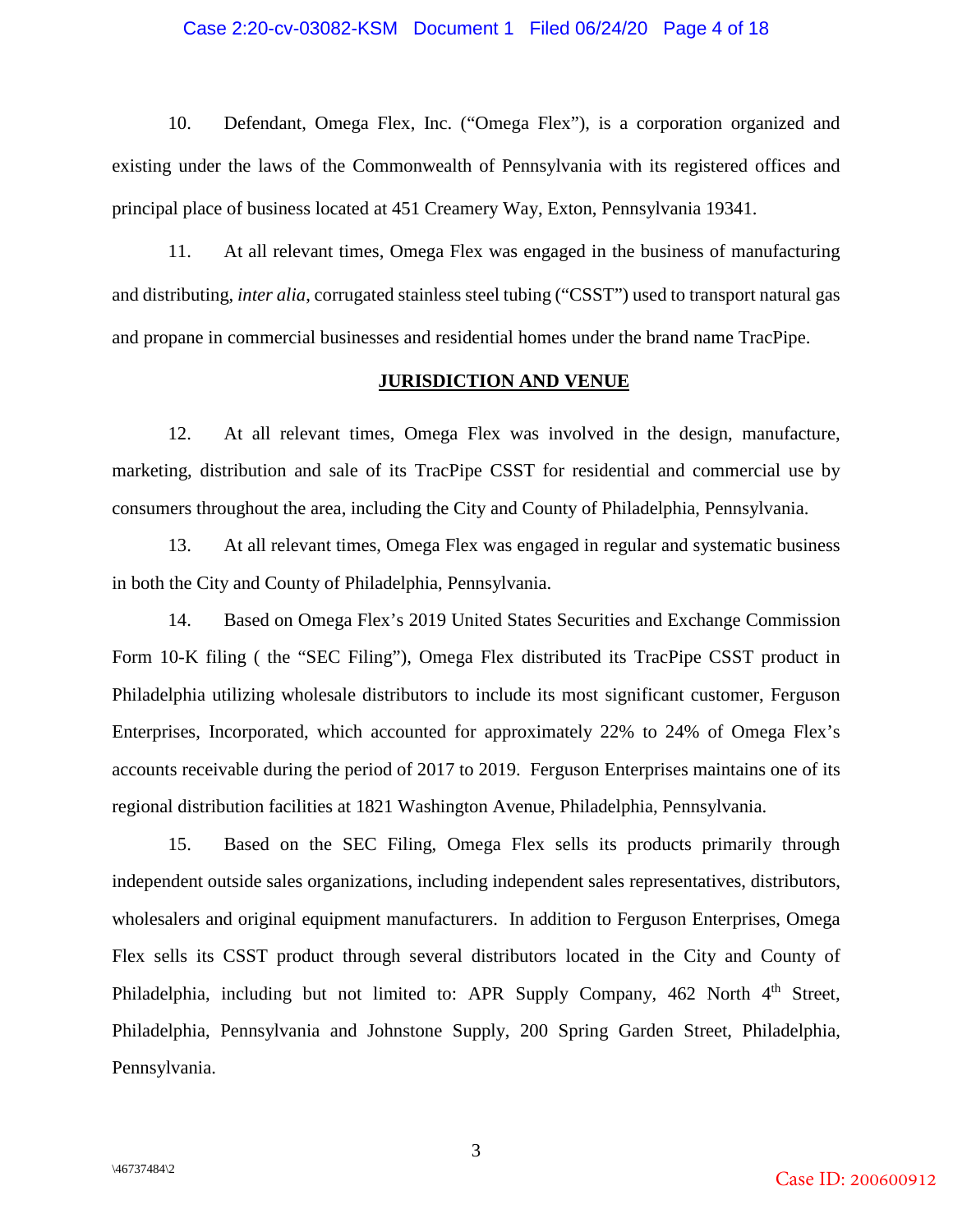#### Case 2:20-cv-03082-KSM Document 1 Filed 06/24/20 Page 5 of 18

16. Based on information and belief, Omega Flex CSST products are widely sold to Philadelphia consumers over the internet through distributors and directly to consumers, utilizing both Amazon and E-Bay as sales platforms.

17. Jurisdiction and venue are proper in the Commonwealth of Pennsylvania and in Philadelphia County in accordance with Pa.R.C.P. 2179(a)(2), as the defendant regularly and continuously conducts business in the City and County of Philadelphia.

#### **FACTUAL ALLEGATIONS**

#### **TracPipe's Sordid History**

18. CSST was introduced in the United States in the 1990's, with the intent to replace black iron pipe, a product which then held approximately 95% of the gas pipe market.

19. Omega Flex began selling its CSST product under the brand name TracPipe in 1997.

20. Omega Flex's TracPipe product consists of a corrugated steel tube and an outer yellow-jacket made of a polyethylene plastic.

21. The purpose of the yellow-jacket of TracPipe is to make the pipe easier to install.

22. Omega Flex's Director of Codes and Standards, Robert Torbin, has admitted that black iron pipe is not a dangerous product.

23. Mr. Torbin has never seen black iron pipe fail due to exposure to the effects of lightning.

24. Information about the lightning hazard and gas piping was known and available to Omega Flex in 1997 when it first introduced its TracPipe product in the United States.

25. As early as 1835, the gas industry recognized that lightning presents a danger to gas lines.

26. The risk to gas lines from lightning has been the subject of scientific treatises since the 1880s.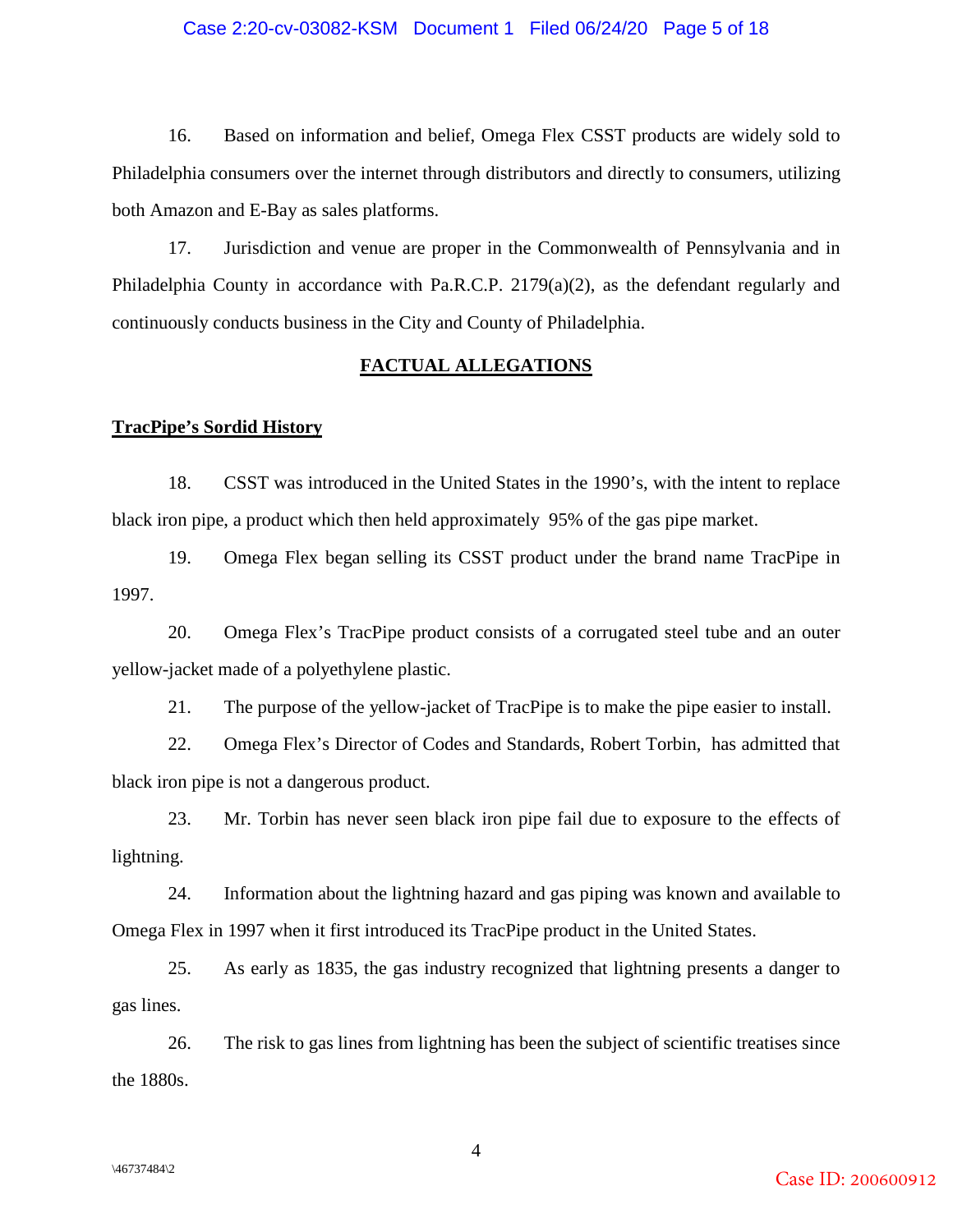#### Case 2:20-cv-03082-KSM Document 1 Filed 06/24/20 Page 6 of 18

27. In the 1940s, studies by J.H. Hagenguth, confirmed that the thickness of a metal is critical in withstanding the energy from a lightning strike.

28. Omega Flex did not perform any type of historic studies, environmental studies, failure mode effects analyses or root cause analysis to understand how weather or other environmental factors may affect the safety of CSST.

29. Omega Flex did not give any consideration to the risk of lightning before placing its TracPipe CSST product on the market in early 1997.

30. The National Lightning Safety Institute has stated that one in 200 homes located in the United States will be struck by lightning in any given year.

31. The energy content of a lightning strike is measured in coulombs, with a coulomb being defined as the charge of electricity conveyed in one second by a current of one ampere.

32. The average energy in a lightning strike in the United States is between 5 and 25 coulombs of energy.

33. The thin wall of Omega Flex's TracPipe CSST product is approximately 10 mils thick, which is the same thickness as four sheets of loose-leaf paper.

34. Omega Flex's TracPipe product will fail and allow gas to escape its confines when confronted with .12 coulombs of energy.

35. Immediately after placing its product into the marketplace in 1998, Omega Flex became aware that there were lightning-induced fires involving its product.

36. By 1999, Omega Flex began efforts to redesign TracPipe CSST to protect against lightning-induced failures as Omega Flex was aware that it needed to develop a product that was more robust.

37. As a result of these efforts, Omega Flex sought to patent several new allegedly "lightning-resistant" technologies for CSST.

38. In 2004, Omega Flex placed a new lightning-resistant CSST on the market under the trade name "Counterstrike."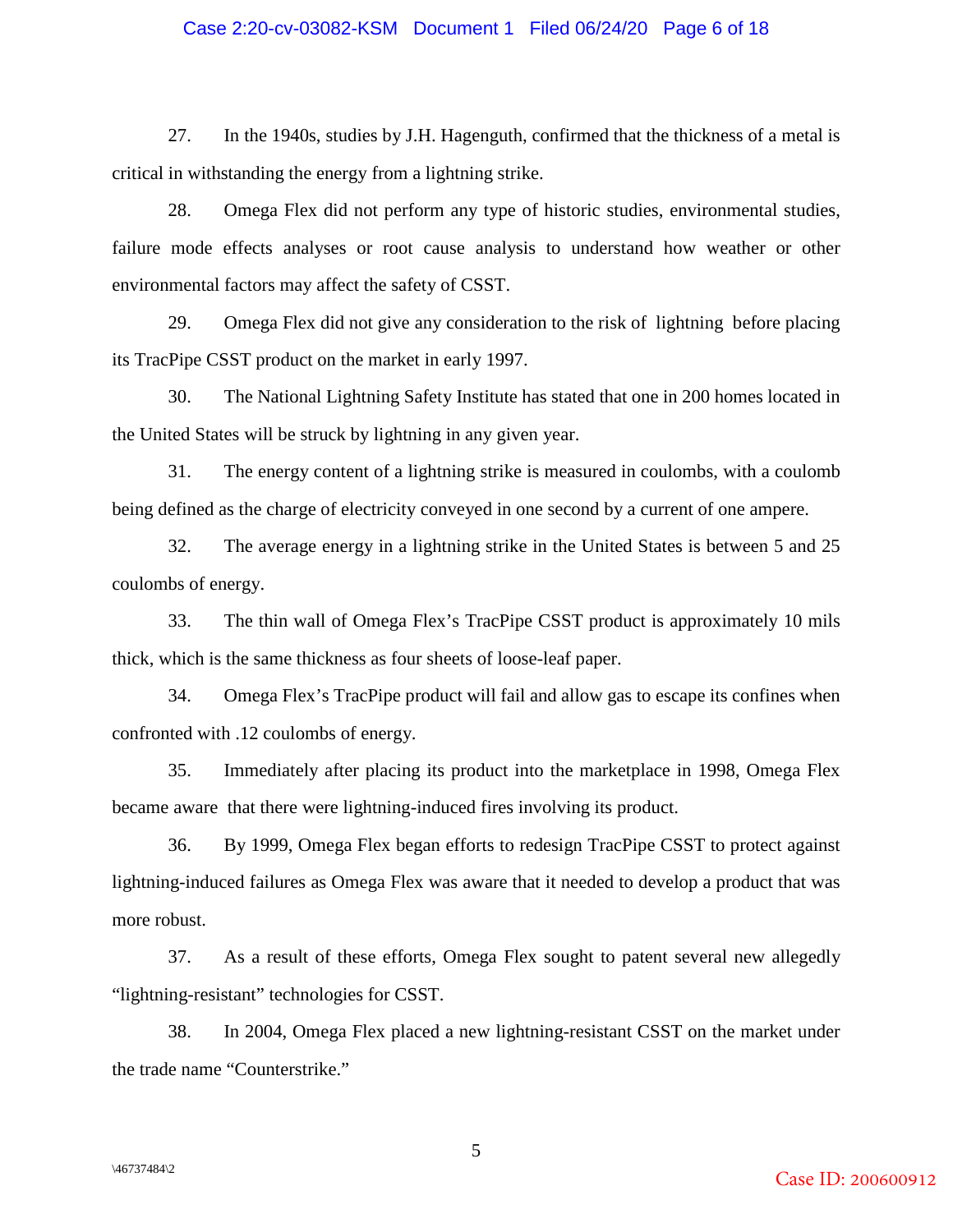#### Case 2:20-cv-03082-KSM Document 1 Filed 06/24/20 Page 7 of 18

39. Despite having developed Counterstrike as a safer alternative to the lightningsusceptible TracPipe, Omega Flex continued to sell TracPipe until September 2011 because it did not want to lose market share.

40. In its patent application for the new Counterstrike "lightning-resistant" CSST, Omega Flex noted:

> Another drawback to existing [TracPipe] tubing is that the tubing is often contained within a jacket. Typically, the jacket is made from an insulative material. In the event the piping is introduced to an electrical charge (e.g. from direct or indirect lightning), charge accumulates on the jacket and can burn through the jacket to the tubing resulting in a breach of the tubing.

41. As early as 2003, Omega Flex was aware that the outer yellow jacket exacerbated the effects that lightning had on its product, making it more likely that lightning would be concentrated to a specific part of the jacket, making it more likely that the energy from the lightning event would burn through the jacket and perforate the interior metal piping.

42. TracPipe CSST's particular susceptibility to lightning induced failures was acknowledged by Robert Torbin, Omega Flex's Director of Codes & Standards, who stated under oath, "CSST-related fires caused by lightning are not theoretical."

43. Torbin testified that "In the case of an indirect strike, when lightning strikes a nearby tree or the ground, the electrical charge travels through the ground to the building. If the underground metal systems are in the area, the lightning will travel through these systems into the building. The build-up of electrical charge creates a voltage imbalance between the metal gas piping and any nearby electrically conductive systems such as copper water pipes, electrical wiring, coax cables or structural steel. If great enough, this imbalance will lead to the arcing of electricity to or from the metal gas piping to one of these nearby conductive systems. Because CSST is so thin, this arcing can cause perforation of the metal tubing and the release of fuel gas. In the presence of the electrical arc, this fuel gas can be ignited. Because the fuel gas is under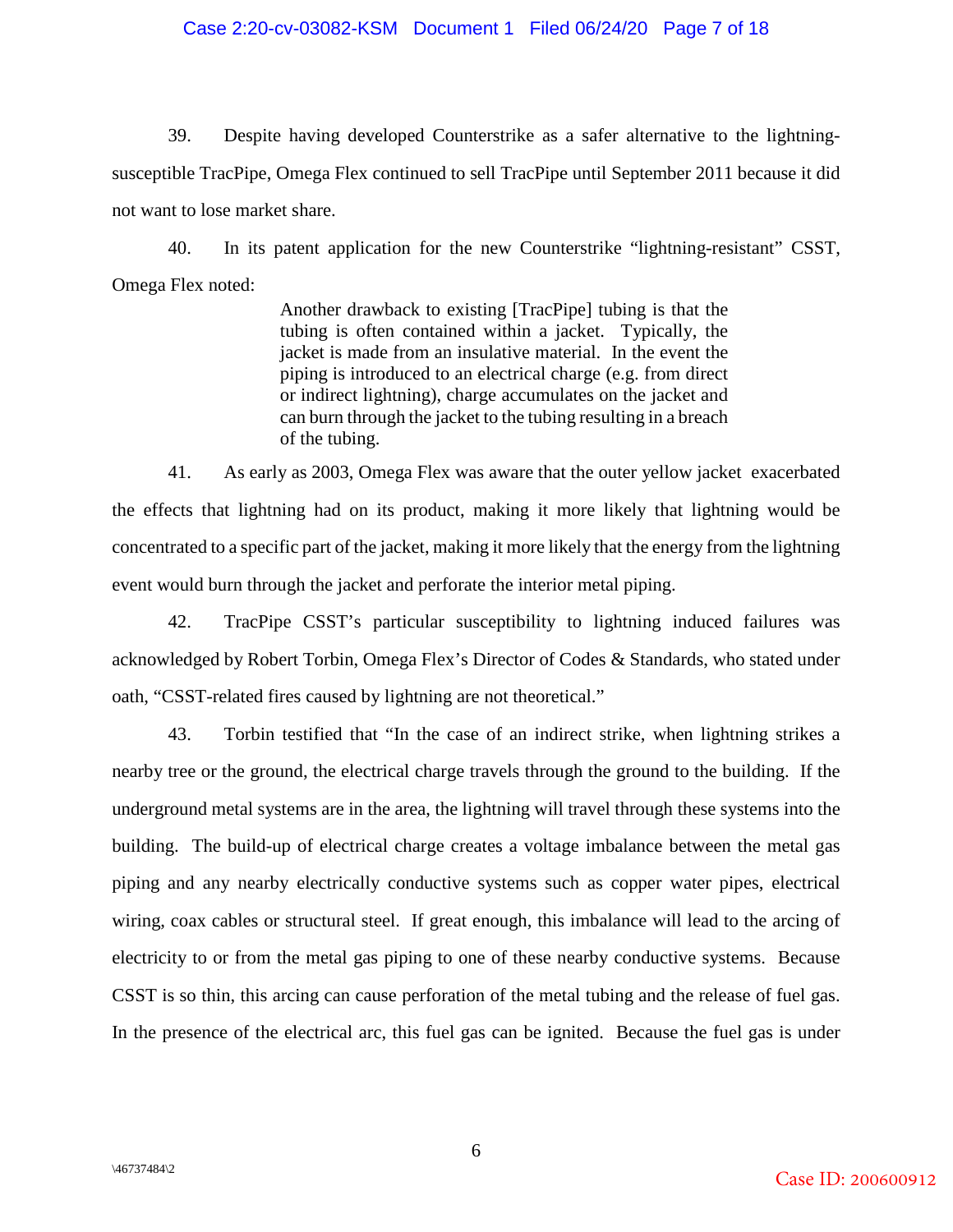#### Case 2:20-cv-03082-KSM Document 1 Filed 06/24/20 Page 8 of 18

pressure and is continuously delivered to the home, it may create a standing flame that in the presence of combustible materials can lead to fire."

44. In 2012, the city of Lubbock, Texas banned all CSST, including Omega Flex's lightning-resistant CSST, after a CSST-lightning induced fire led to the death of Brendan Teal.

45. During Lubbock City Council hearings in 2016, while attempting to convince the Lubbock City Council that its new lightning resistant product was safe, Omega Flex's own retained expert testified before Lubbock's City Council that the original Trac-Pipe product is "dangerous" and "awful."

46. Specifically, on May 12, 2016, Omega Flex's retained expert testified as follows:

"And the yellow CSST pipe like that has been shown to fail at .1 coulombs. That is nothing. That—that is awful. That is so dangerous. That is a dangerous product. There is no question about that."

47. Despite Omega Flex's experts acknowledging that its' TracPipe product was "awful" and "dangerous", Omega Flex never issued any warnings to its customers about its extremely limited coulomb withstand capacity or its unique design characteristics for the yellow jacket TracPipe that further exacerbated the effects of lightning on the product.

48. In the early 2000's when Omega Flex became fully aware of the dangers associated with its product and lightning, Omega Flex resisted efforts to revise the product standard to account for lightning-related testing and other safety-related changes for the ANSI LC-1 standard.

49. Instead, during the mid-2000's Omega Flex suggested that adding an electrical bonding requirement would make its product safe from lightning, even though it knew that bonding would not protect its product from all lightning strikes, nor would bonding increase the coulombwithstand of its TracPipe product or overcome the effects that the yellow jacket would have in terms of exacerbating the effects of lightning.

50. During the 2000's, Omega Flex was aware that the only way to make its product safe from lightning was to require that lightning protection systems be installed in homes that contained its product.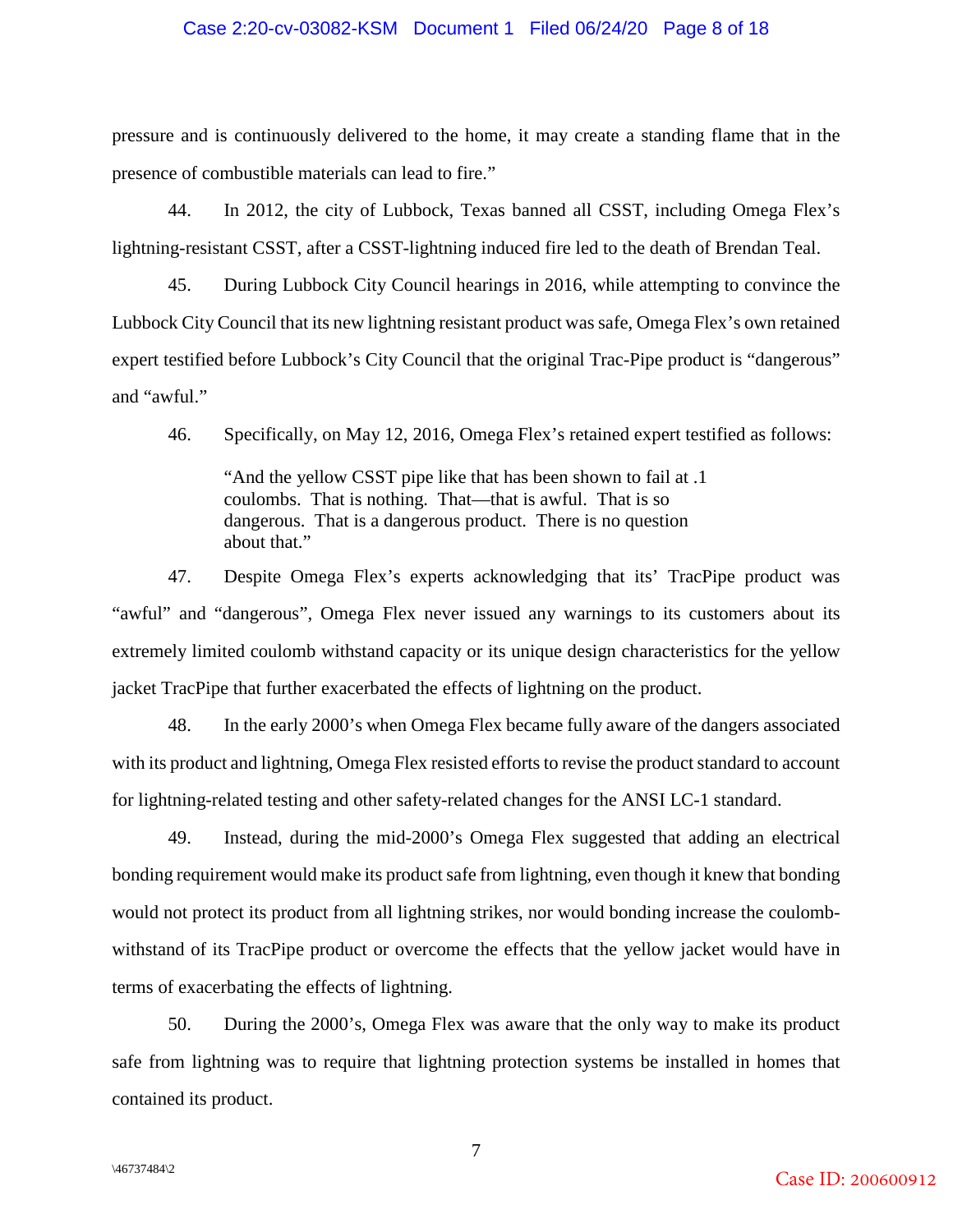#### Case 2:20-cv-03082-KSM Document 1 Filed 06/24/20 Page 9 of 18

51. Omega Flex refused to mandate lightning protection systems on all homes containing its product because it knew that the added cost would deter people from using its product.

52. In 2011 other CSST companies created a new standard, known as LC-1027, which requires CSST to be able withstand 36 coulombs.

53. Omega Flex resisted the adoption of LC-1027 even though the National Association of State Fire Marshals advocated for its adoption for all CSST in the United States.

54. Rather than advocate for the adoption of the lightning-protection standards set forth in ANSI LC-1027, Omega Flex advocated for an optional change in the ANSI LC-1 standard, which would not apply to yellow jacketed products. Even then, Omega Flex advocated for the lightning resistance standard in LC-1, so CSST products could be considered lightning-resistant if they could withstand 4.5 coulombs of energy.

55. Omega Flex's own advertisements confirm that Omega Flex was fully aware of the dangers associated with its TracPipe product. In a pair of advertisements for its lightning-resistant products, Omega Flex acknowledged that there were up to 75 yellow CSST lightning induced fires per year.

56. In Omega Flex's own advertisements for its lightning-resistant products, Omega Flex noted that "If you are not using Counterstrike then you're not using the safest gas piping product."

57. Even though Omega Flex was aware that its product was not as safe as other CSST products and there were up to 75 yellow CSST lightning-induced fires per year, Omega Flex continued to sell an inferior and dangerous product because it did not want to lose market share.

#### **The Fire**

58. At all relevant times, Anwar N. Siddiqui, was the owner of a home located at 7005 Woodscape Drive, Clarksville, Maryland 21029 (the "Subject Residence").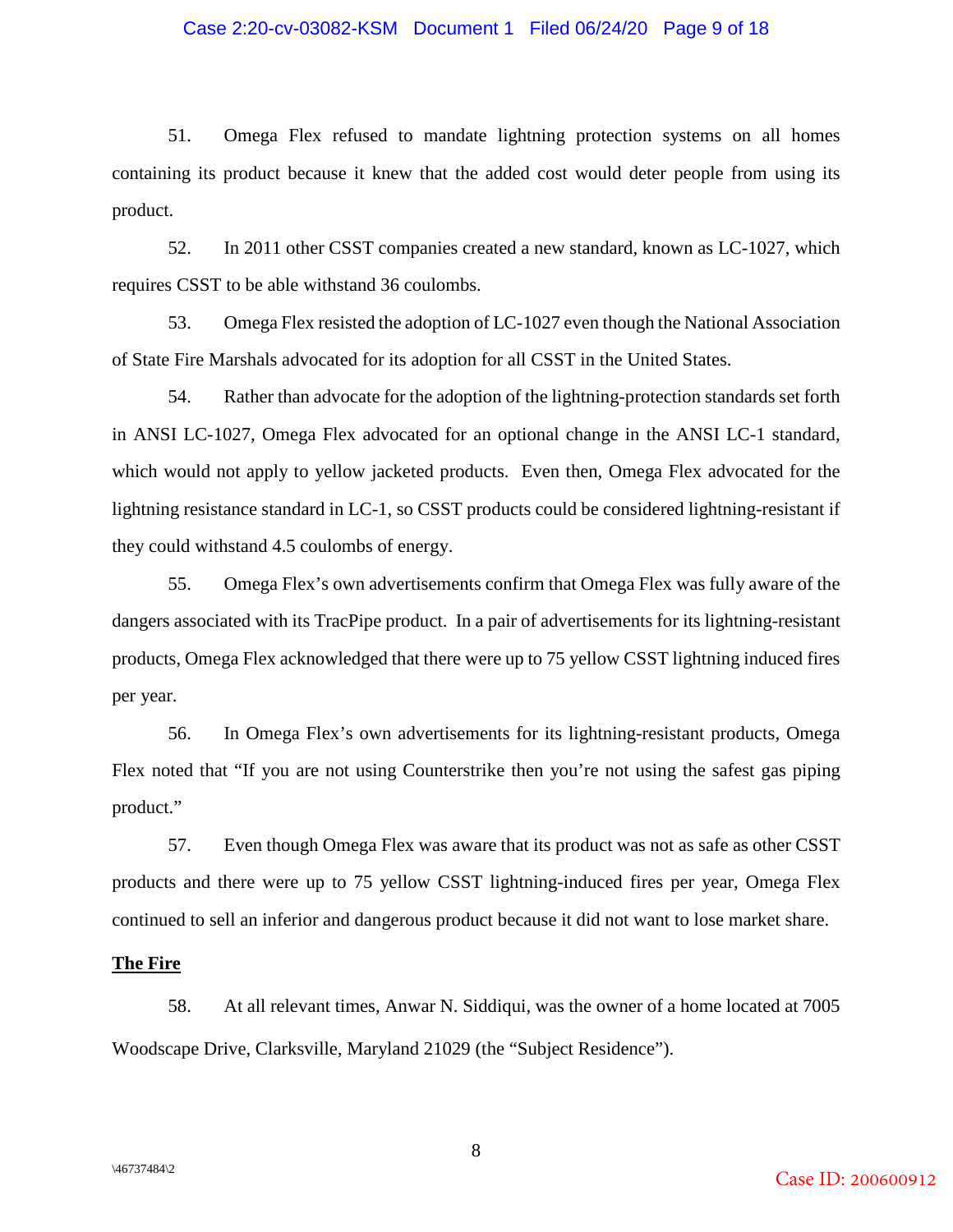#### Case 2:20-cv-03082-KSM Document 1 Filed 06/24/20 Page 10 of 18

59. The Subject Residence featured a propane gas distribution system which used CSST to transport the propane gas to appliances located on the first floor.

60. The CSST installed in the Subject Residence was manufactured by Omega Flex under the brand name TracPipe.

61. The CSST in the Subject Residence was installed in 2006.

62. Before July 23, 2018, Defendant Omega Flex had actual knowledge of the propensity of its CSST product to perforate when exposed to transient energy from lightning and cause residential, gas-fueled fires.

63. Before July 23, 2018, Defendant Omega Flex never informed members of the firefighting community of the known hazards of its CSST product and its propensity to ignite fires in residential homes, even though there were reports as early as 2004 that lightning-induced CSST fires could unexpectedly compromise floors in homes if the gas lines were routed under those floors.

64. On or about July 23, 2018, a thunderstorm moved into the area of the Subject Residence, accompanied by rain and lightning.

65. During the July 23, 2018 thunderstorm, lightning hit a tree located adjacent to the Subject Residence.

66. Electricity from the lightning strike energized the CSST in the Subject Residence which then arced to nearby conductive materials in search of ground.

67. As the arc occurred, it perforated the CSST gas line, allowing propane gas to escape from the CSST and become ignited by the heat of the arc.

68. The ignition of the flammable gas caused a fire at the Subject Residence ("the Fire").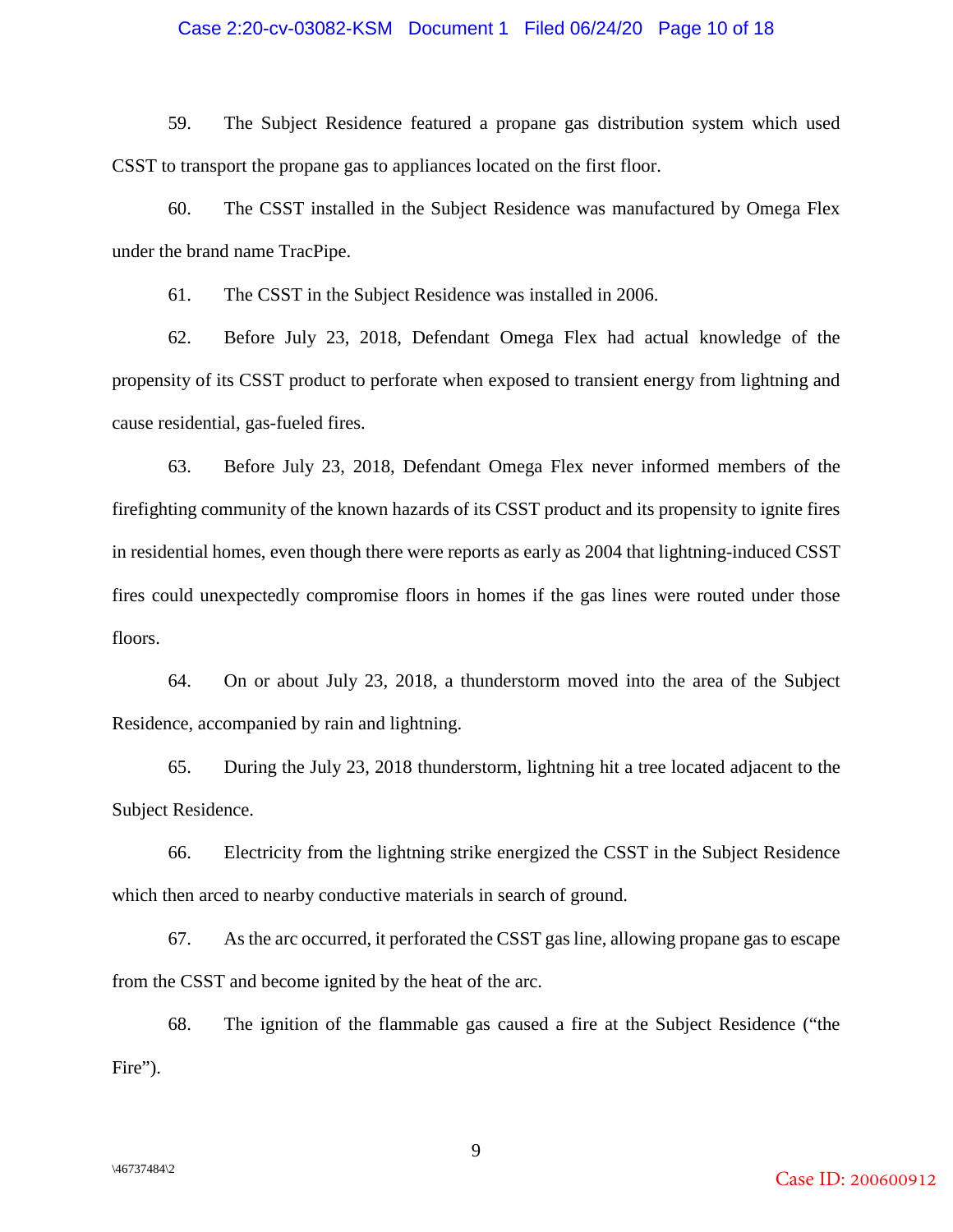#### Case 2:20-cv-03082-KSM Document 1 Filed 06/24/20 Page 11 of 18

69. The decedent, Nathan E. Flynn, was at all relevant times a firefighter in the Howard County Fire Department, and responded to the Fire in the early morning hours of July 23, 2018.

70. While battling the Fire, the floor beneath Firefighter Flynn collapsed and he fell through the floor and became trapped in a basement level crawlspace, where there was an active fire and extreme heat conditions.

71. Due to the heavy fire conditions, Firefighter Flynn remained trapped and alone in the basement for approximately twenty-two (22) minutes before an intervention team was able to locate and remove him from the Subject Residence.

72. Firefighter Flynn suffered severe injuries and conscious pain and suffering as a result of the Fire and his exposure to direct flames, intense heat and smoke.

73. After being removed from the Subject Residence, Firefighter Flynn was taken to the hospital in critical condition, where he died shortly thereafter as a result of his injuries from the Fire.

#### **COUNT I – Strict Liability**

74. Plaintiff incorporates the preceding paragraphs of this Complaint as though fully set forth herein.

75. At all relevant times, Omega Flex owed the decedent, Firefighter Flynn, a duty to use reasonable care in the development, production and marketing of the TracPipe CSST product that was used in the Subject Residence.

76. Firefighter Flynn's injuries and death were caused by Omega Flex's sale or supply of a defective product which was unreasonably dangerous for its intended and foreseeable use, and which was unreasonably dangerous to the ultimate users, operators and consumers, including Firefighter Flynn, for which the defendant is strictly liable pursuant to the provisions of Section 402A of the Restatement (2d) of Torts.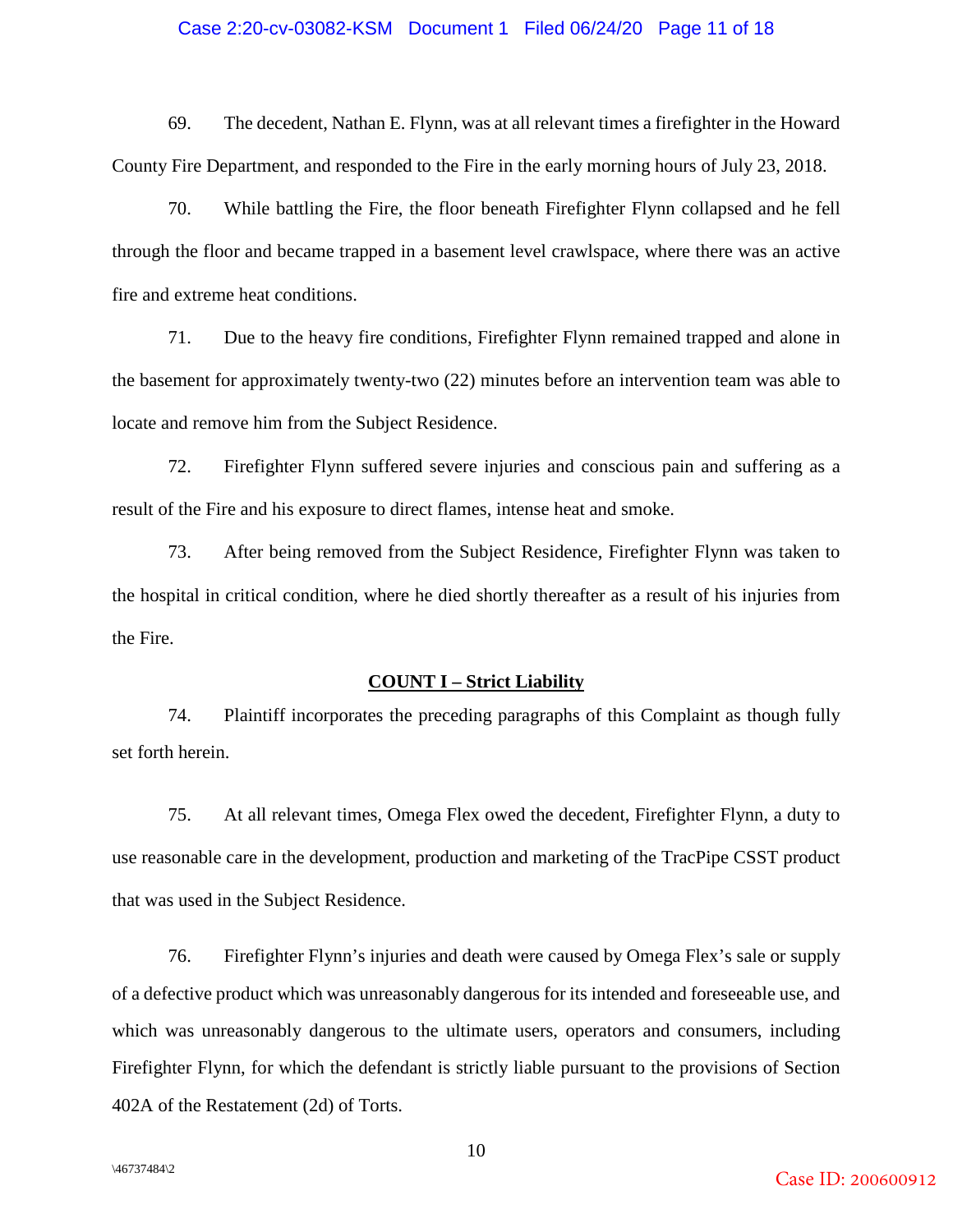#### Case 2:20-cv-03082-KSM Document 1 Filed 06/24/20 Page 12 of 18

77. Omega Flex, sold, designed and manufactured, assembled, distributed and/or otherwise placed in the stream of commerce the subject CSST gas piping in a defective condition and failed to warn of defects that were known to Omega Flex which rendered the gas piping unreasonably dangerous.

78. The defective and dangerous condition of the TracPipe CSST was unknowable and unacceptable to the average or ordinary consumer, and was a condition upon normal use that was dangerous beyond the contemplation of a reasonable consumer.

79. The risks presented by the defective and dangerous design of the TracPipe CSST outweighed the utility of its design, such that a reasonable person would conclude that the probability and seriousness of harm arising from the product's design outweighed the burden or cost of taking precautions.

80. The defective and dangerous design of the TracPipe CSST resulted in a product that was unsafe for its intended and foreseeable use.

81. The CSST gas piping was defective because it was susceptible to failure when exposed to known and foreseeable conditions in a residential property and, in particular, to voltages and currents induced by foreseeable, routine storms which produce direct and indirect lightning strikes.

82. The CSST gas piping was not abused or altered in any way from the condition in which it was manufactured and supplied by the defendant and was defective and unreasonably dangerous at the time it left the control of the defendant.

83. The CSST gas piping was defective due to inadequate wall thickness, unsafe protective insulating coverings, inadequate warnings and inadequate instructions about the need for bonding and grounding which may prevent damage to the CSST associated with nearby lightning strikes and electrical arcing.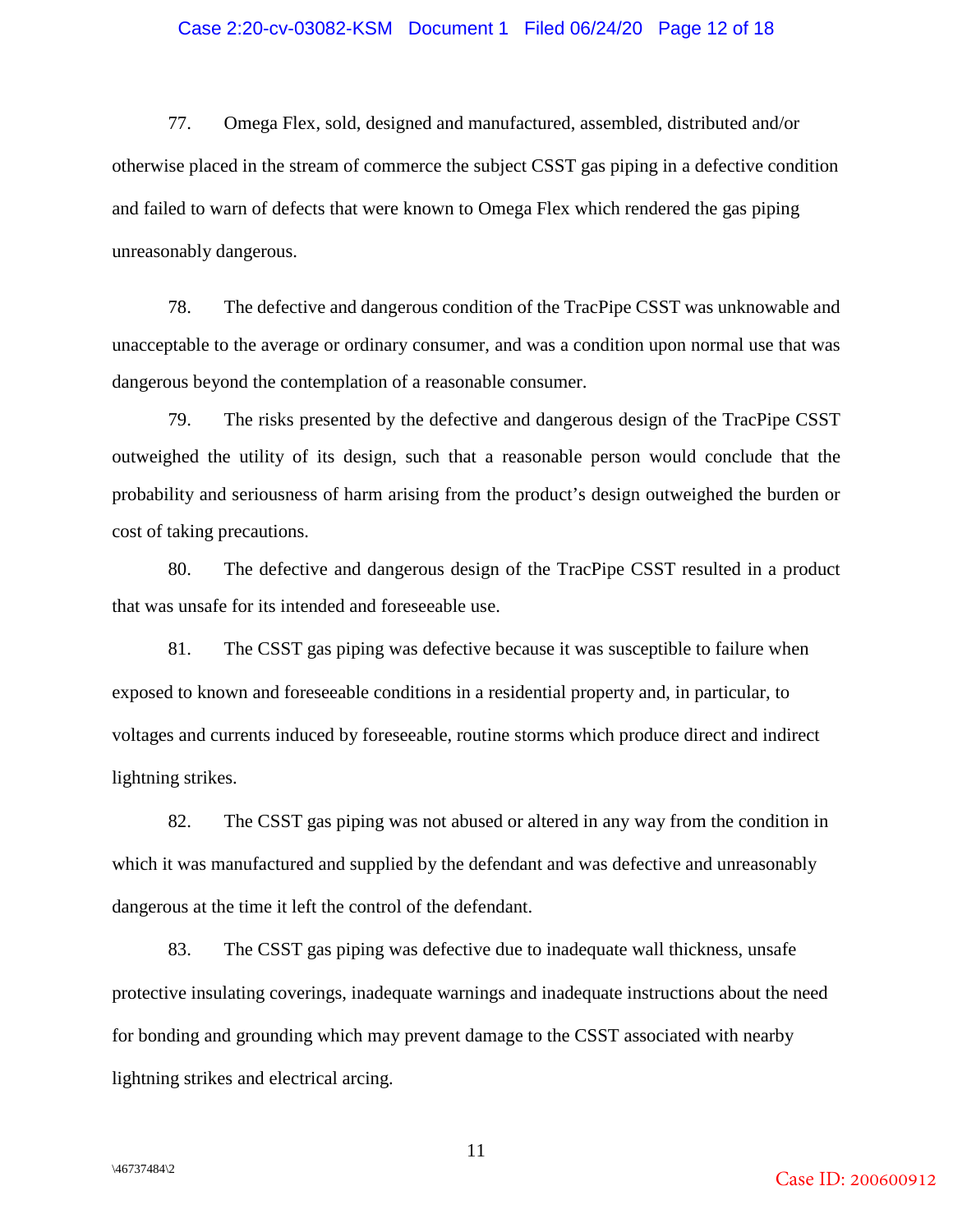#### Case 2:20-cv-03082-KSM Document 1 Filed 06/24/20 Page 13 of 18

84. The CSST gas piping was defective in design in that the dangers and risks presented by the CSST exceeded the benefits and utility associated with its design, and safer alternative designs, including copper gas tubing and black iron pipe, were known and available to Omega Flex.

85. The CSST gas piping was defective in design in that it was in a condition not contemplated or expected by its consumers and unusually dangerous for use in the Subject Premises.

86. When the TracPipe was installed at the Subject Residence in 2006, Omega Flex had actual notice of residential fires attributed to its TracPipe CSST failures for at least the previous eight (8) years, but failed to provide any warning to consumers using the TracPipe product or emergency response personnel who may have been required to respond to a residential fire caused by the foreseeable failure of the TracPipe product.

87. Omega Flex ceased marketing and selling its TracPipe CSST product in 2011, but failed to issue any warning to consumers or third parties who could have been affected by the dangerous propensities of TracPipe that remained in residential applications.

88. Omega Flex estimates that there are up to seventy-five (75) residential fuel gas lightning fires attributed to TracPipe CSST annually in the United States.

89. In 2014, Omega Flex marketed and advertised its CounterStrike product as being 400 times more resistant to lightning than TracPipe CSST, but never warned consumers or third parties, such as firefighters, of the dangerous propensity of TracPipe CSST to cause catastrophic residential fires.

90. Omega Flex had a duty to warn third parties, such as firefighters and emergency response personnel, of the dangers associated with its TracPipe CSST product which remained in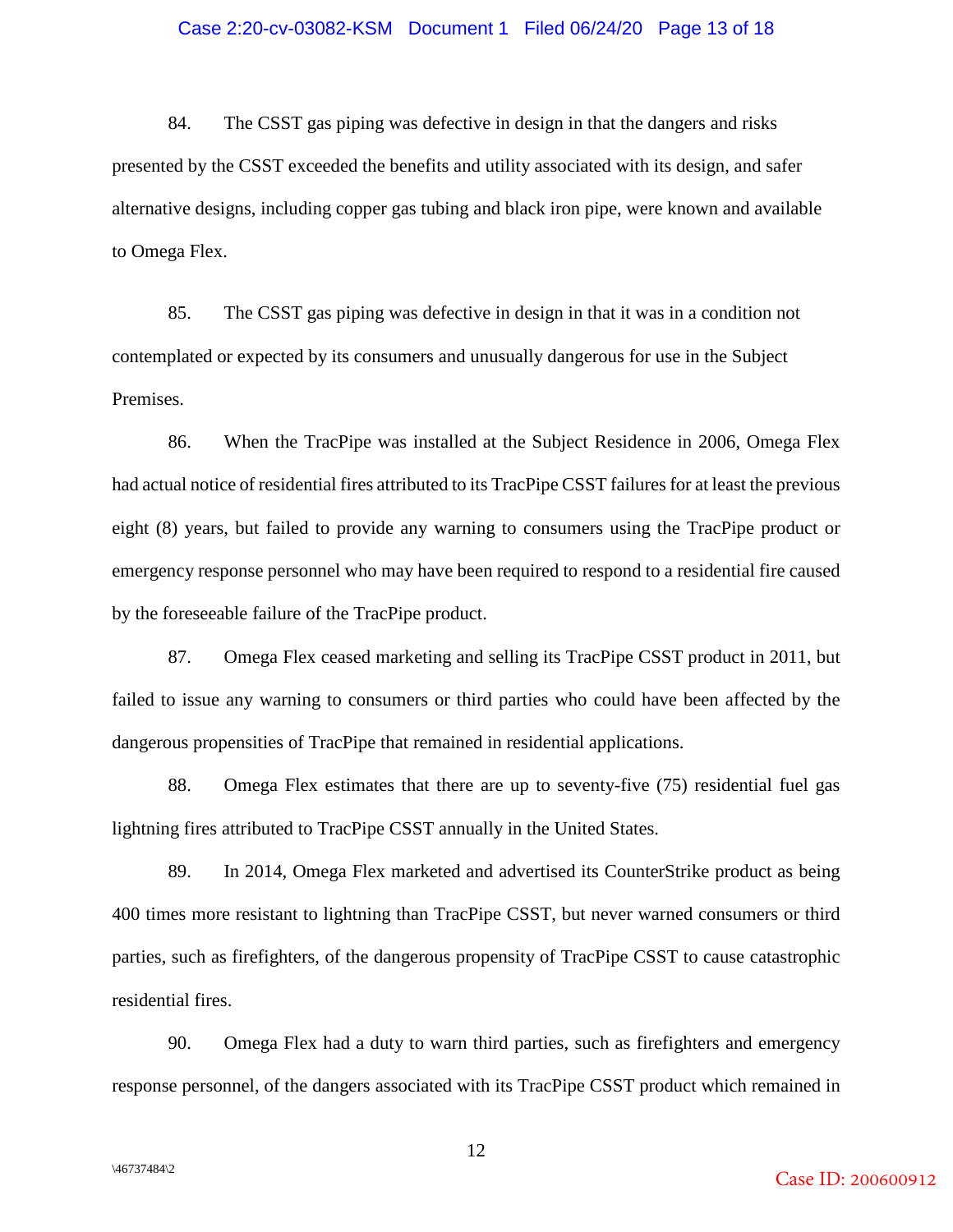#### Case 2:20-cv-03082-KSM Document 1 Filed 06/24/20 Page 14 of 18

residential homes despite the existence of an alternate product that was 400 times more resistant to transient energy from lightning than TracPipe CSST.

91. Omega Flex had actual knowledge of the defect associated with TracPipe CSST in that it was unsuitable for use in residential homes and posed a risk to the occupants of the home as well as emergency response personnel that may be required to enter the home in the event of a residential fire.

92. Omega Flex, in bad faith, consciously and deliberately disregarded the foreseeable risk that its product would fail during routine lightning storms and pose an extreme risk of injury to residential occupants as well as firefighters who are dispatched to extinguish the gas-fueled fires.

93. As a direct and proximate result of the aforesaid negligent, careless and/or reckless acts and/or omissions for which Omega Flex consciously and deliberately disregarded the known risks and actual danger of its product, the Flynn Plaintiffs' decedent, Firefighter Flynn, suffered serious injuries that resulted in death.

94. The Flynn Plaintiffs seek compensatory and punitive damages against Omega Flex for consciously and deliberately disregarding the known risks of its defective product, which presented a foreseeable threat to the safety of the decedent, Firefighter Flynn.

WHEREFORE, the Flynn Plaintiffs demand judgment in their favor and against Omega Flex for compensatory and punitive damages in excess of the jurisdictional limit for arbitration, together with interest and the costs of this action.

#### **COUNT II—Negligence/Carelessness/Recklessness**

95. Plaintiffs incorporate the preceding paragraphs of this Complaint as though fully set forth herein.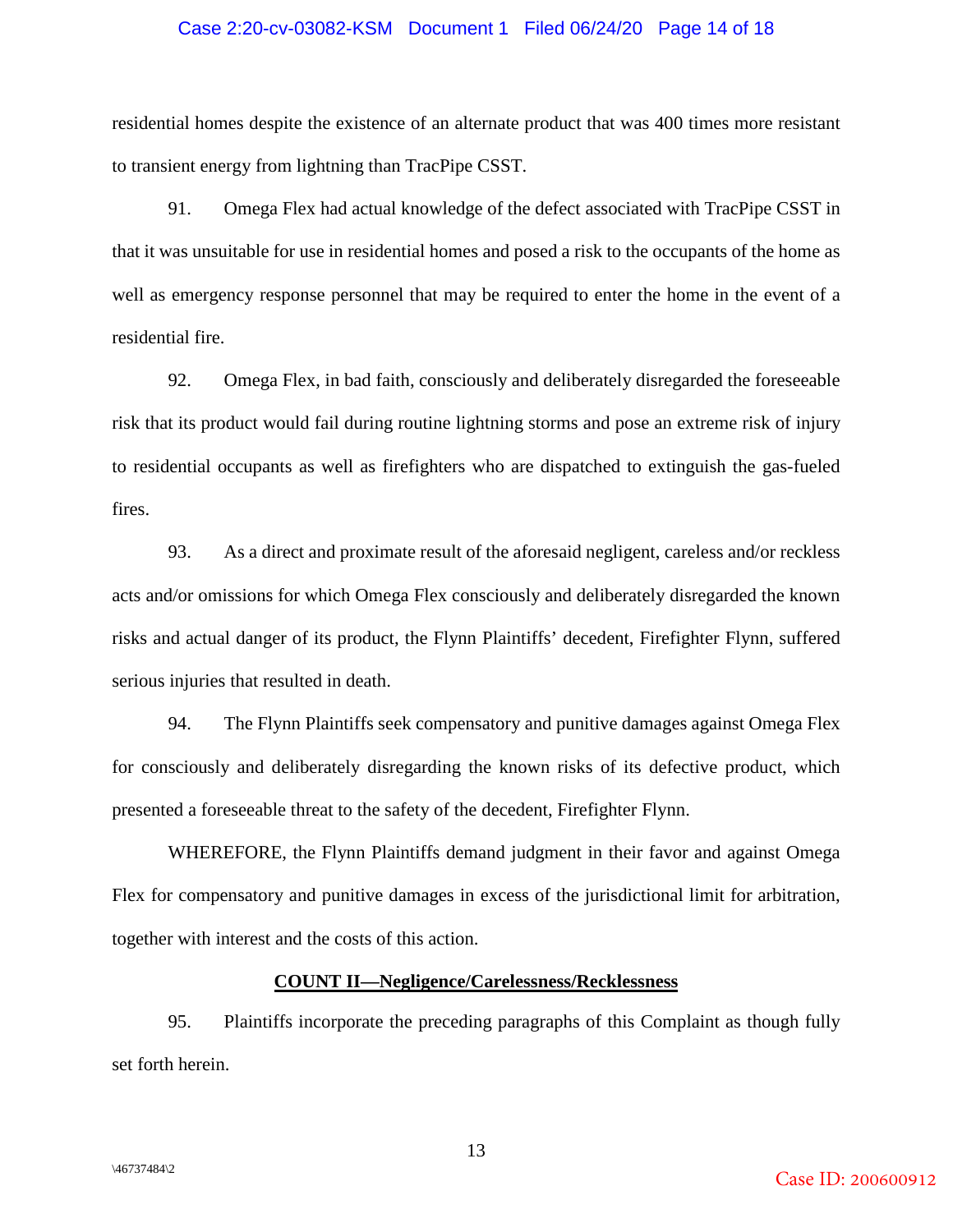#### Case 2:20-cv-03082-KSM Document 1 Filed 06/24/20 Page 15 of 18

96. At all relevant times, Omega Flex owed the decedent, Firefighter Flynn, a duty to

provide a product that was free from defective and dangerous conditions and safe for its reasonable

foreseeable and/or intended use.

97. Omega Flex breached its aforesaid duty to Firefighter Flynn in one or more of the

following ways:

- a. Failing to properly develop the TracPipe CSST product with an adequate exterior skin and coatings so that the product was able to tolerate normal and expected conditions in the environment where it is installed;
- b. Failing to design its TracPipe CSST product with a wall thickness that is capable of withstanding anticipated and foreseeable weather conditions;
- c. Failing to properly inspect and test the design and construction of its product before distributing the product to the public;
- d. Carelessly and negligently advertising its product as a suitable replacement for black iron pipe when it was incapable of withstanding normal and expected conditions in the environment where it was installed;
- e. Failing to warn Firefighter Flynn and/or the firefighting community of the substantial risk of fire or similar peril presented by the normal use of its product;
- f. Failing to provide a product that was capable of withstanding damage to its integrity resulting from expected and typical electrical storms and lightning common to the area;
- g. Failing and/or omitting to do those things necessary to avoid an unreasonable risk of harm to Firefighter Flynn;
- h. Failing to comply with all other applicable codes, regulations, guidelines, policies, procedures and/or industry customs and/or practices; and
- i. Failing to issue a post-sale warning of the known deficiencies and dangers associated with its TracPipe CSST product, despite actual knowledge of at least seventy-five (75) residential fires occurring each year directly attributed to the CSST product.
- 98. As a direct and proximate result of the aforesaid negligent, careless and/or reckless

acts and/or omissions, and conscience disregard of the foreseeable harm caused by its CSST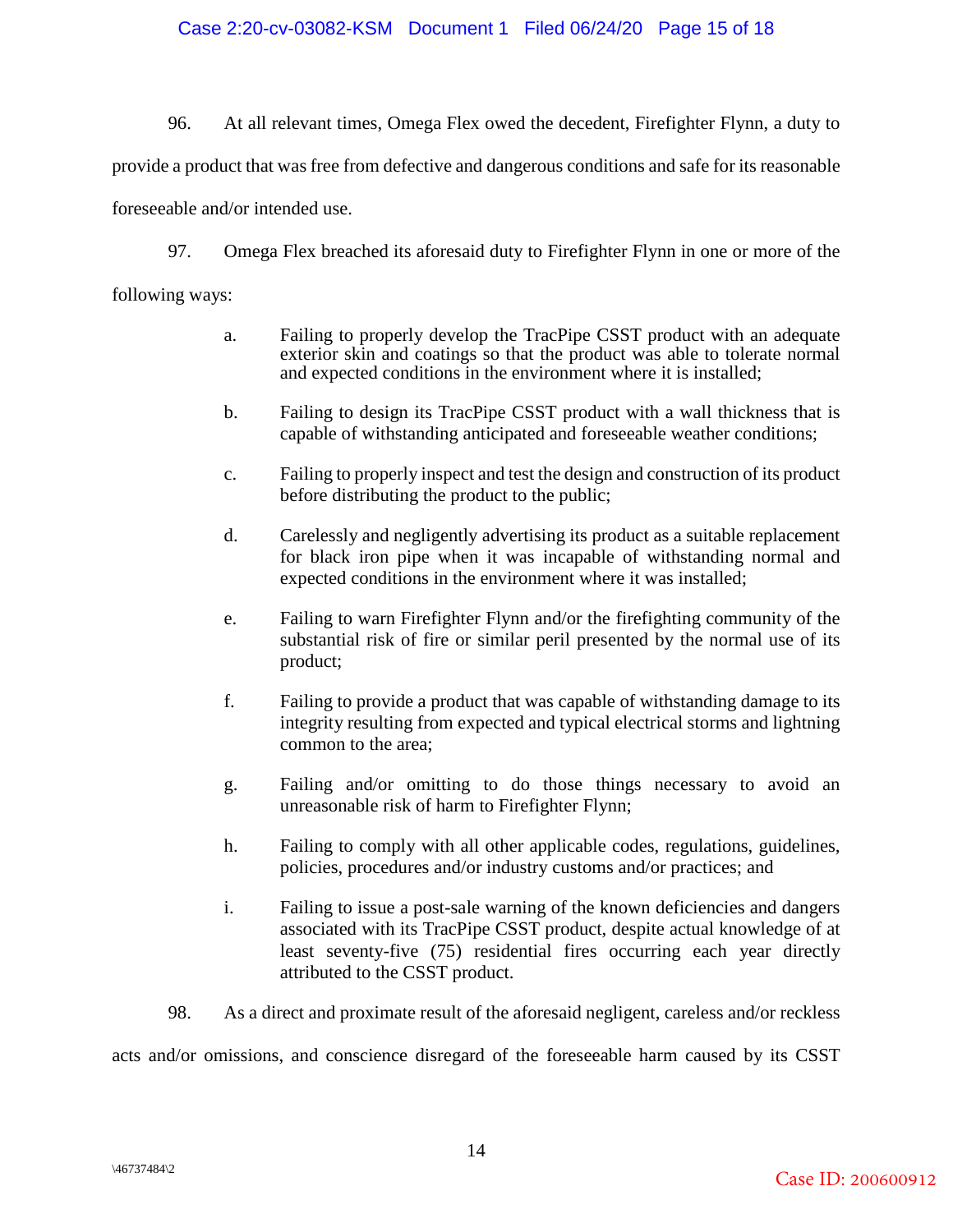#### Case 2:20-cv-03082-KSM Document 1 Filed 06/24/20 Page 16 of 18

product, the Flynn Plaintiffs' decedent, Firefighter Flynn, suffered serious injuries that resulted in death.

99. The Flynn Plaintiffs seek compensatory and punitive damages against Omega Flex for consciously and deliberately disregarding the known risks of its defective product, which presented a foreseeable threat to the safety of the decedent, Firefighter Flynn.

WHEREFORE, the Flynn Plaintiffs demand judgment in their favor and against Omega Flex for compensatory and punitive damages in excess of the jurisdictional limit for arbitration, together with interest and the costs of this action.

#### **COUNT III—Wrongful Death**

100. Plaintiffs incorporate the preceding paragraphs of this Complaint as though fully set forth herein.

101. As a result of Omega Flex's negligence and breaches of the duties owed to Plaintiffs' decedent, Firefighter Flynn, died on July 23, 2018.

102. Plaintiffs' decedent, Firefighter Flynn, did not bring any action during his lifetime nor has any other action for the death of Plaintiffs' decedent been commenced by Plaintiffs herein.

103. Plaintiffs bring this action pursuant to 42 Pa.C.S. §8301, also known as the Wrongful Death Act, and asserts all claims for damages against Omega Flex that are recoverable under the Wrongful Death Act including, but not limited to, the value of the companionship, services, guidance, society, comfort, tutelage, solace, protection and assistance that decedent would have provided to his wife and children, had he lived.

104. As a direct and proximate result of the negligence and carelessness of Omega Flex, the Flynn Plaintiffs have been and will be deprived of the financial and non-economic contributions which they would have received from decedent, Firefighter Flynn, had he lived, and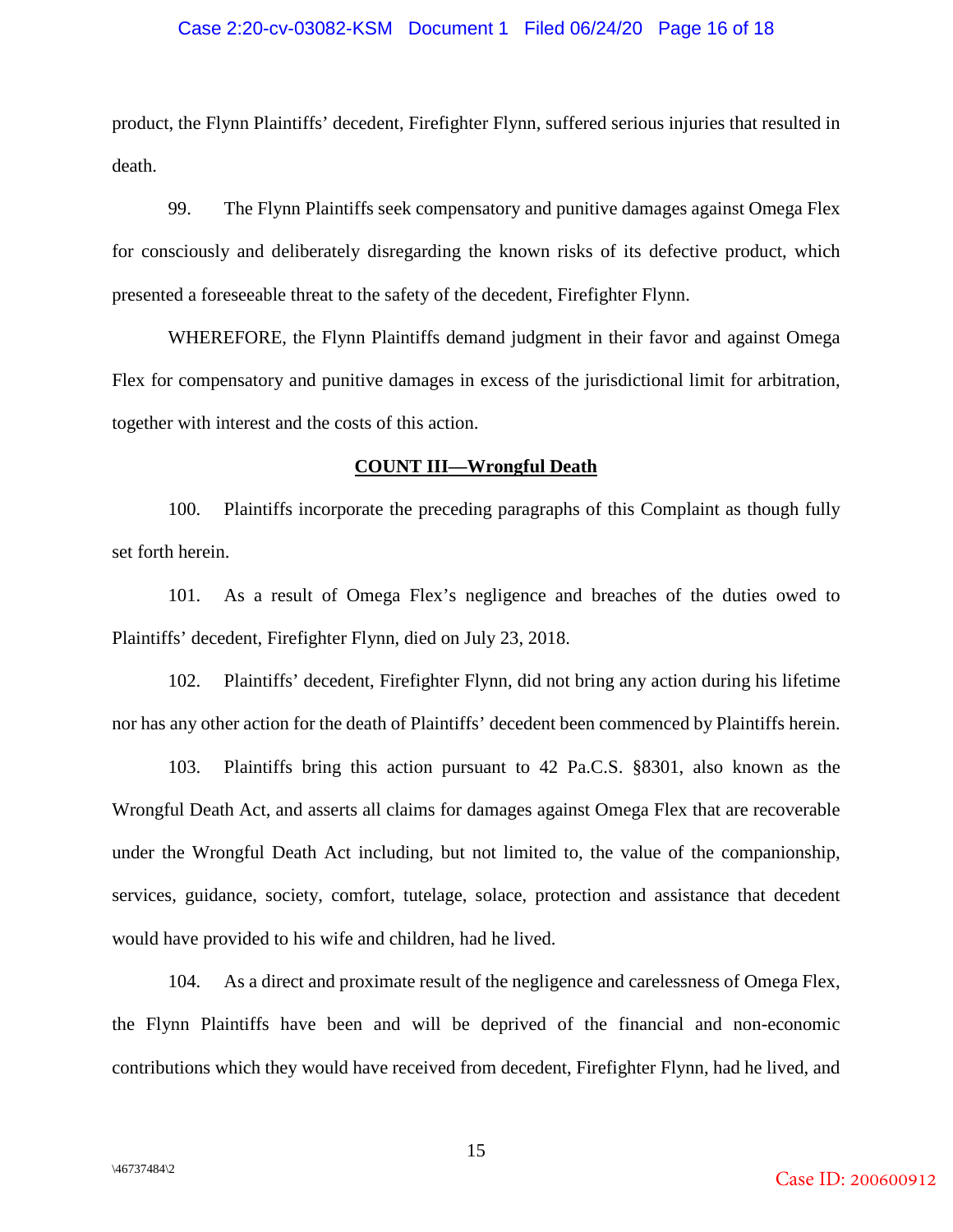#### Case 2:20-cv-03082-KSM Document 1 Filed 06/24/20 Page 17 of 18

have suffered profound emotional and psychological loss from the death of their husband and father, for which Plaintiffs make a claim against the Defendants under the Pennsylvania Wrongful Death Act.

105. As a direct and proximate result of the negligence, carelessness, recklessness and other liability producing conduct of Omega Flex, the Flynn Plaintiffs incurred significant funeral expenses for which they also seeks reimbursement from the Omega Flex.

106. The Flynn Plaintiffs are the only persons who may recover wrongful death damages as a result of the death of their husband and father.

WHEREFORE, the Flynn Plaintiffs demand judgment in their favor and against Omega Flex for compensatory and punitive damages in excess of the jurisdictional limit for arbitration, together with interest and the costs of this action.

#### **COUNT IV—Survival**

107. Plaintiffs incorporate the preceding paragraphs of this Complaint as though fully set forth herein.

108. Plaintiff Celeste Flynn, as Personal Representative of the Estate of Nathan E. Flynn also brings this action against Omega Flex pursuant to 42 Pa. C.S. § 8302, which is known as the Survival Act, and claim all damages recoverable under the Survival Act.

109. As a result of the death of Firefighter Flynn, his Estate has been deprived of the economic value of the decedent's life during the period of his life expectancy, and Plaintiff Celeste Flynn, as Personal Representative of the Estate of Nathan E. Flynn, claims damages for the economic losses suffered by the decedent's Estate as a result of Omega Flex's negligence, carelessness, gross negligence and other liability producing conduct.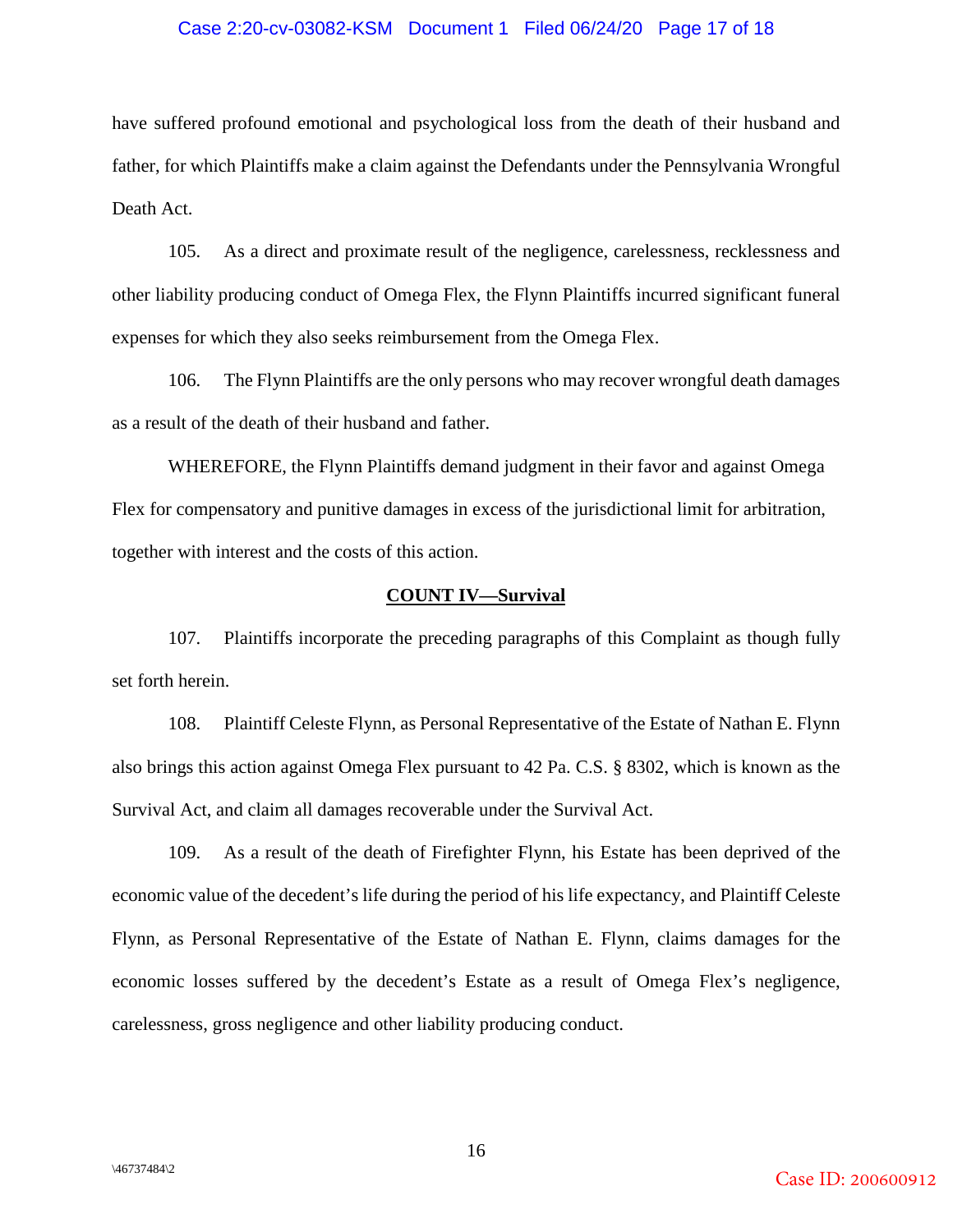#### Case 2:20-cv-03082-KSM Document 1 Filed 06/24/20 Page 18 of 18

110. As a further direct and proximate result of the negligence, carelessness, recklessness and other liability producing conduct of the Omega Flex, Firefighter Flynn experienced conscious pain and suffering, shock, anguish and a loss of life's pleasures up to and including the time of his death, and Celeste Flynn, as Personal Representative of the Estate of Nathan E. Flynn, makes a claim herein for such damages as would compensate the Estate of Nathan E. Flynn for these damages as well.

WHEREFORE, plaintiff Celeste Flynn, as Personal Representative of the Estate of Nathan E. Flynn, demands judgment in her favor and against Omega Flex for compensatory and punitive damages in excess of the jurisdictional limit for arbitration, together with interest and the costs of this action.

#### COZEN O'CONNOR

BY: /s/ Mark E. Utke MARK E. UTKE, ESQUIRE Attorney I.D. No.: 70750 ANTHONY J. MORRONE, ESQUIRE Pro Hac to be Filed MARTIN P. DUFFEY, ESQUIRE Attorney I.D. No.: 57559 COZEN O'CONNOR 1650 Market Street, 28th Floor Philadelphia, PA 19103 (215) 665-2164 Attorneys for Plaintiffs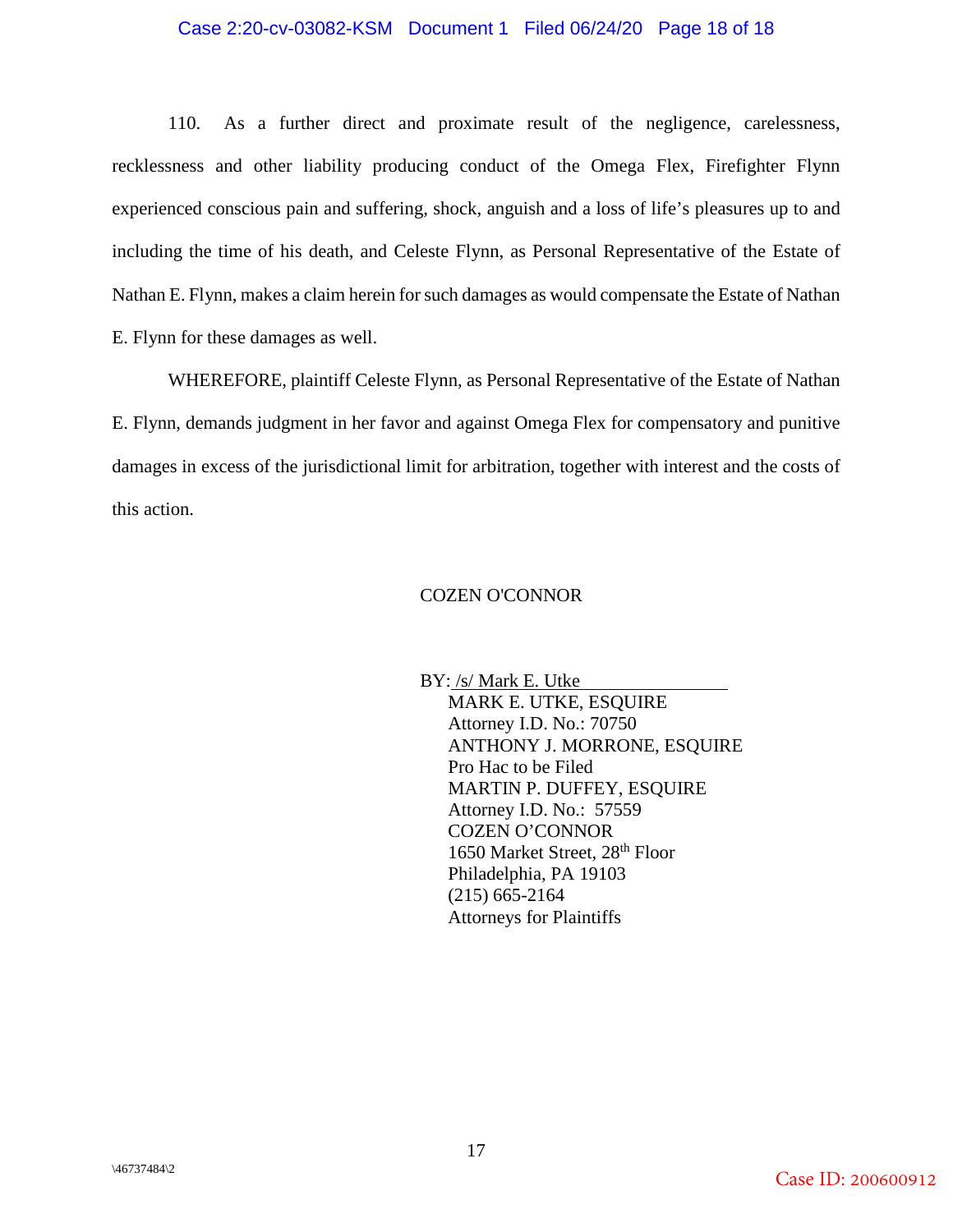#### **IN THE UNITED STATES DISTRICT COURT FOR THE EASTERN DISTRICT OF PENNSYLVANIA**

CELESTE FLYNN, Individually and as Personal Representative of the Estate of NATHAN E. FLYNN; PLAINTIFF T.F., a minor by her parent, Celeste Flynn; PLAINTIFF C.F., a minor by his parent, Celeste Flynn; and PLAINTIFF B.F., a minor by his parent, Celeste Flynn;

Plaintiffs,

CIVIL ACTION NO.

**JURY TRIAL DEMANDED**

v.

OMEGA FLEX, INC.

Defendant.

## **NOTICE OF REMOVAL**

Pursuant to 28 U.S.C. §§ 1332, 1441, and 1446, Defendant Omega Flex, Inc. ("Omega Flex"), expressly reserving all rights otherwise to respond to this lawsuit, hereby removes the above-captioned case, which was filed in the Pennsylvania Court of Common Pleas, Philadelphia County, Case No. 200600912 ("State Court Action"), to the United States District Court for the Eastern District of Pennsylvania. This case is being removed to this Court because, based on the allegations asserted in the Complaint, there is complete diversity of citizenship between the parties and more than \$75,000 is in controversy. As grounds for removal, Omega Flex respectfully states as follows:

#### **BACKGROUND**

1. On June 19, 2020, Plaintiffs initiated this wrongful death and survival action against Omega Flex, alleging that on July 23, 2018, Firefighter Nathan Flynn ("Decedent") responded to the home of Anwar Siddiqi in his capacity as a firefighter with the Howard County, Maryland Fire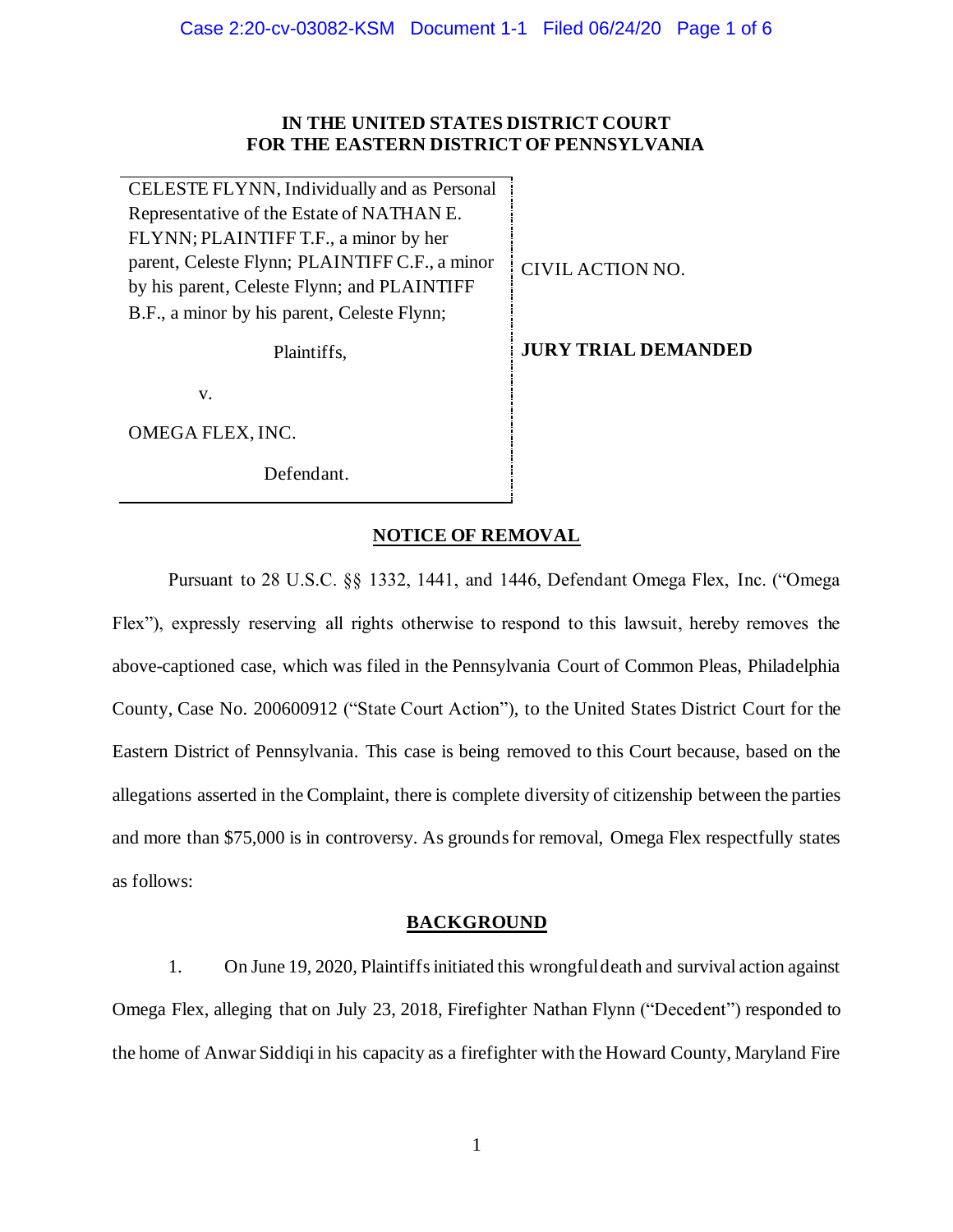#### Case 2:20-cv-03082-KSM Document 1-1 Filed 06/24/20 Page 2 of 6

Department and that Decedent ultimately died as a result of injuries he sustained during the fire. (*See* Exhibit A, Plaintiffs' Compl. in the State Court Action, at ¶¶ 58, 69-73).

2. Plaintiffs further allege that Omega Flex's corrugated stainless steel tubing ("CSST"), which was installed in the Siddiqui home, caused the fire to which Decedent responded such that Omega Flex is liable for his death. (*Id.* at ¶¶ 64-68).

3. As required by 28 U.S.C. § 1446(a), Omega Flex has attached to this Notice, as Exhibit A hereto, "a copy of all process, pleadings, and orders served<sup>1</sup> upon" it, which comprise the complete state court file.

4. As set forth more fully below, this case is properly removed to this Court pursuant to 28 U.S.C. § 1441 because Omega Flex has satisfied the procedural requirements for removal and this Court has subject matter jurisdiction pursuant to 28 U.S.C. § 1332.

#### **BASIS FOR REMOVAL**

5. Title 28 U.S.C. § 1441(a) controls the circumstances in which a party may remove a state civil action to a United States District Court, and provides that:

> any civil action brought in a State court of which the district courts of the United States have original jurisdiction, may be removed by the defendant or the defendants, to the district court of the United States for the district and division embracing the place where such action is pending.

6. Removal to this Court is proper because the United States District Court of the Eastern District of Pennsylvania, is the district embracing the place (Philadelphia, Pennsylvania) where the action was filed. *See* 28 U.S.C. § 1441(a).

<sup>&</sup>lt;sup>1</sup> As set forth, *infra*, Omega Flex has not been served with the Complaint in the State Court Action.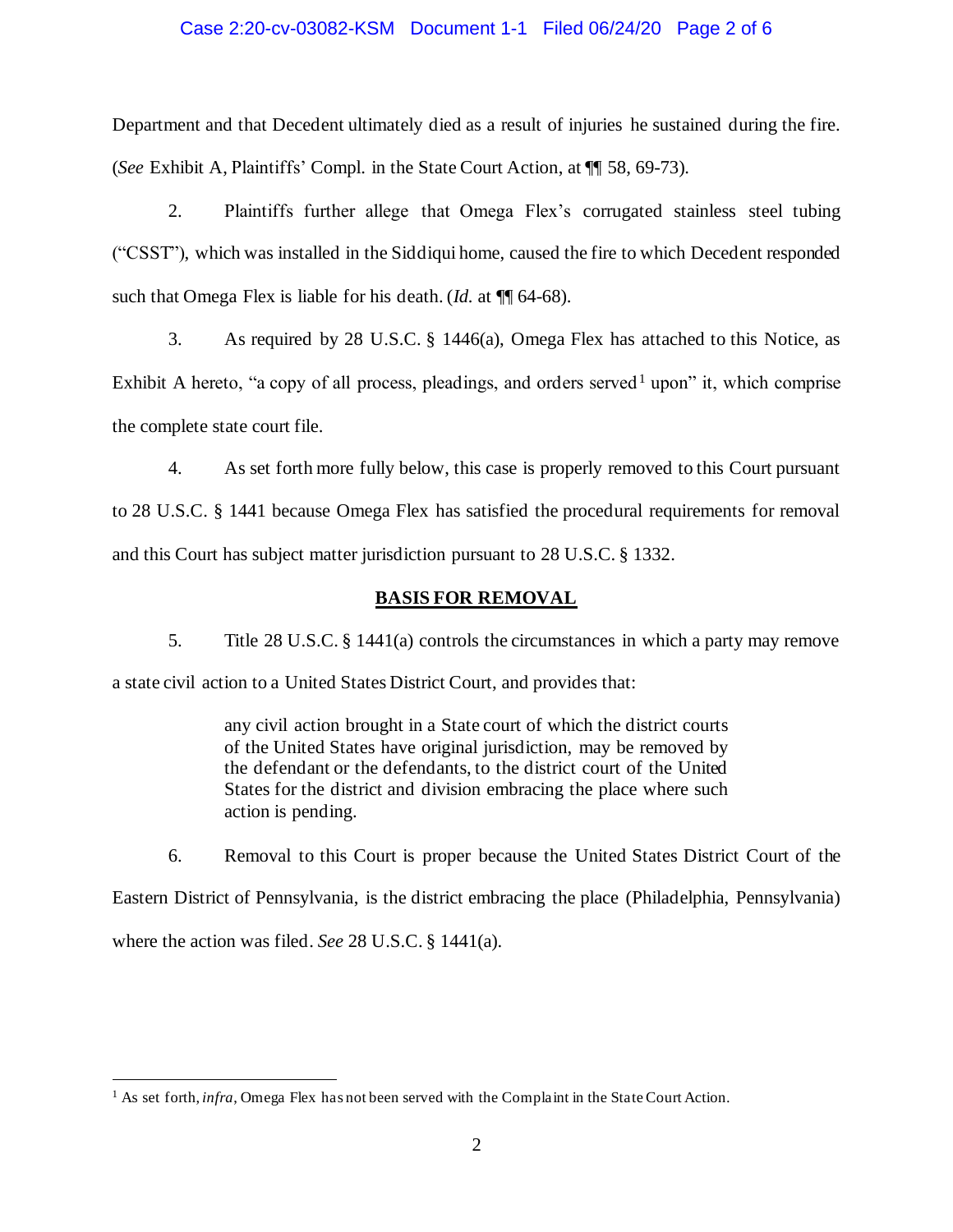#### Case 2:20-cv-03082-KSM Document 1-1 Filed 06/24/20 Page 3 of 6

7. Pursuant to 28 U.S.C. § 1332(a), the United States District Courts maintain original jurisdiction of all civil actions between citizens of different states where the matter in controversy exceeds the sum of \$75,000.00.

#### **A. Diversity of Citizenship is Satisfied.**

8. Complete diversity exists between the parties to this action.

9. According to the Complaint, Plaintiffs are residents of Jarrettsville, Maryland. (*See* Exhibit A, Compl., at  $\P\P$  1, 4, 6, 8).

10. For diversity purposes, a corporation is deemed to be a citizen of its State of incorporation and the State in which it has a principal place of business. 28 U.S.C.  $\S$  1332(c)(1).

11. Omega Flex is incorporated under the laws of the Commonwealth of Pennsylvania, with its principal place of business in Exton, Pennsylvania (*See* Exhibit A, Compl., at ¶ 10).

12. Therefore, there is complete diversity of citizenship between the parties.

13. "A civil action otherwise removable solely on the basis of the jurisdiction under section 1332(a) of this title may not be removed if any of the parties in interest properly *joined and served* as defendants is a citizen of the State in which such action is brought." 28 U.S.C. § 1441(b)(2) (emphasis added).

14. However, the Third Circuit has held that the "plain meaning [of the forum defendant rule] precludes removal on the basis of in-state citizenship *only* when the defendant has been properly joined and served." *Encompass Ins. Co. v. Stone Mansion Rest. Inc.*, 902 F.3d 147, 152 (3d Cir. 2018) (emphasis added), *reh'g denied* (Sept. 17, 2018).

15. Therefore, a defendant may use "pre-service machinations to remove a case that it otherwise could not" by effectuating removal prior to being served. *Id.* at 154.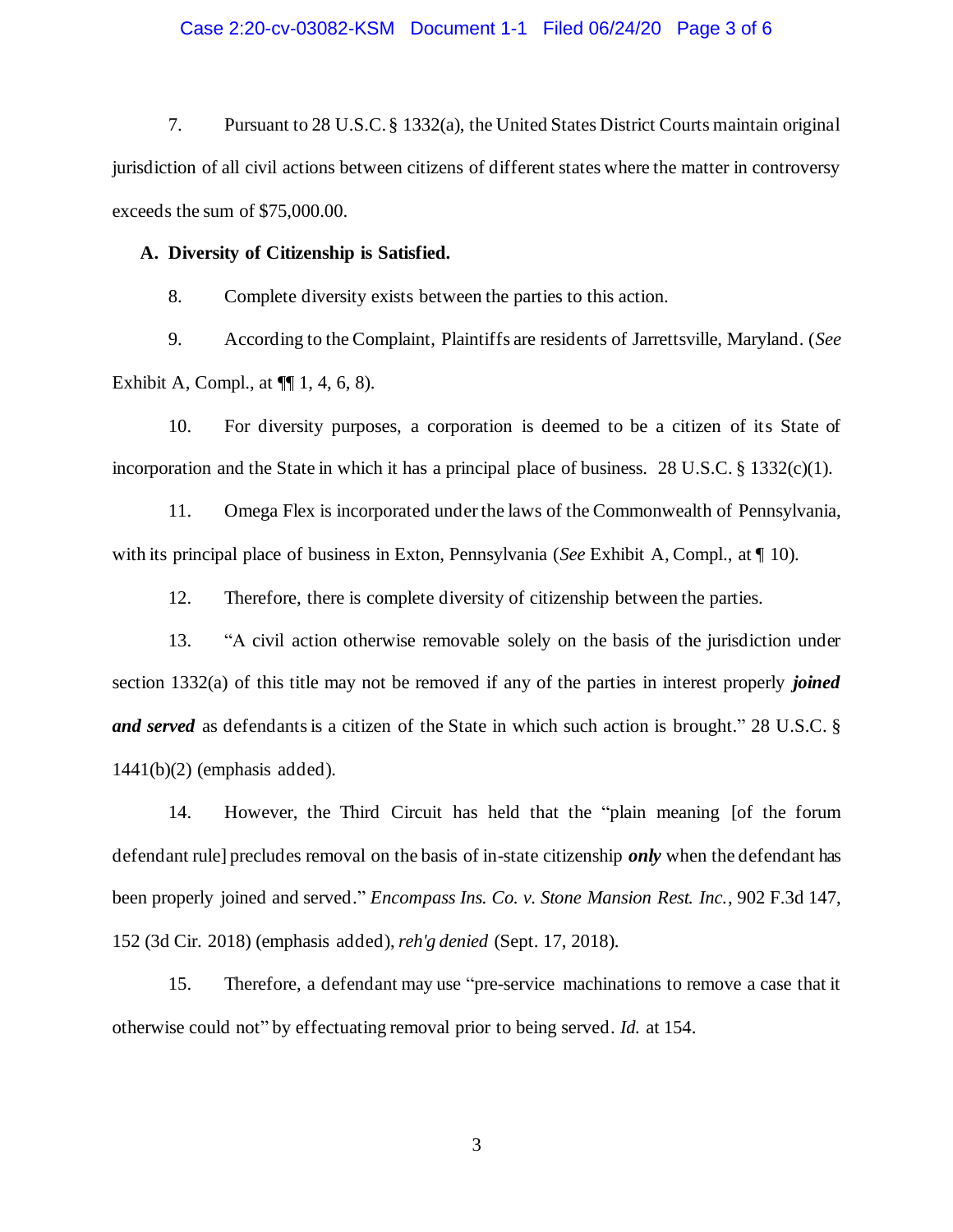#### Case 2:20-cv-03082-KSM Document 1-1 Filed 06/24/20 Page 4 of 6

16. Here, Omega Flex has not been "properly joined and served" with Plaintiffs' Complaint in the State Court Action, such that removal is proper.

#### **B. The Amount in Controversy Requirement is Satisfied.**

17. The amount in controversy requirement of 28 U.S.C. § 1332 also is satisfied.

18. Under 28 U.S.C. § 1332(a), in a case where federal jurisdiction is based upon diversity of citizenship, the amount in controversy must exceed \$75,000.00, exclusive of costs and interests.

19. Where, such as here, the complaint does not specify the amount of damages sought, "a defendant's notice of removal need include only a plausible allegation that the amount in controversy exceeds the jurisdictional threshold." *Dart Cherokee Basin Operating Co., LLC v. Owens*, 574 U.S. 81, 83 (2014).

20. Although Plaintiffs do not quantify their exact damages, they seek compensation in excess of \$50,000, as directly stated in their Complaint. Additionally, the Complaint alleges that Omega Flex's conduct caused the death of Decedent, such that Plaintiffs purportedly are entitled to recover from Omega Flex "the financial and non-economic contributions which they would have received from decedent, Firefighter Flynn, had he lived" as well as the "economic value of the decedent's life during the period of his life expectancy." (Exhibit A, Compl, ¶¶ 104, 109).

21. Therefore, it is obvious from a common-sense reading of the Complaint that Plaintiffs are alleging damages in excess of \$75,000.00. Accordingly, the amount in controversy is satisfied, rendering this matter properly removable pursuant to 28 U.S.C. § 1332 and 1441(b).

22. As the amount in controversy in this case is in excess of \$75,000.00, and as Plaintiffs and Omega Flex are citizens of different states, this Court may exercise jurisdiction over this lawsuit pursuant to 28 U.S.C. §1332.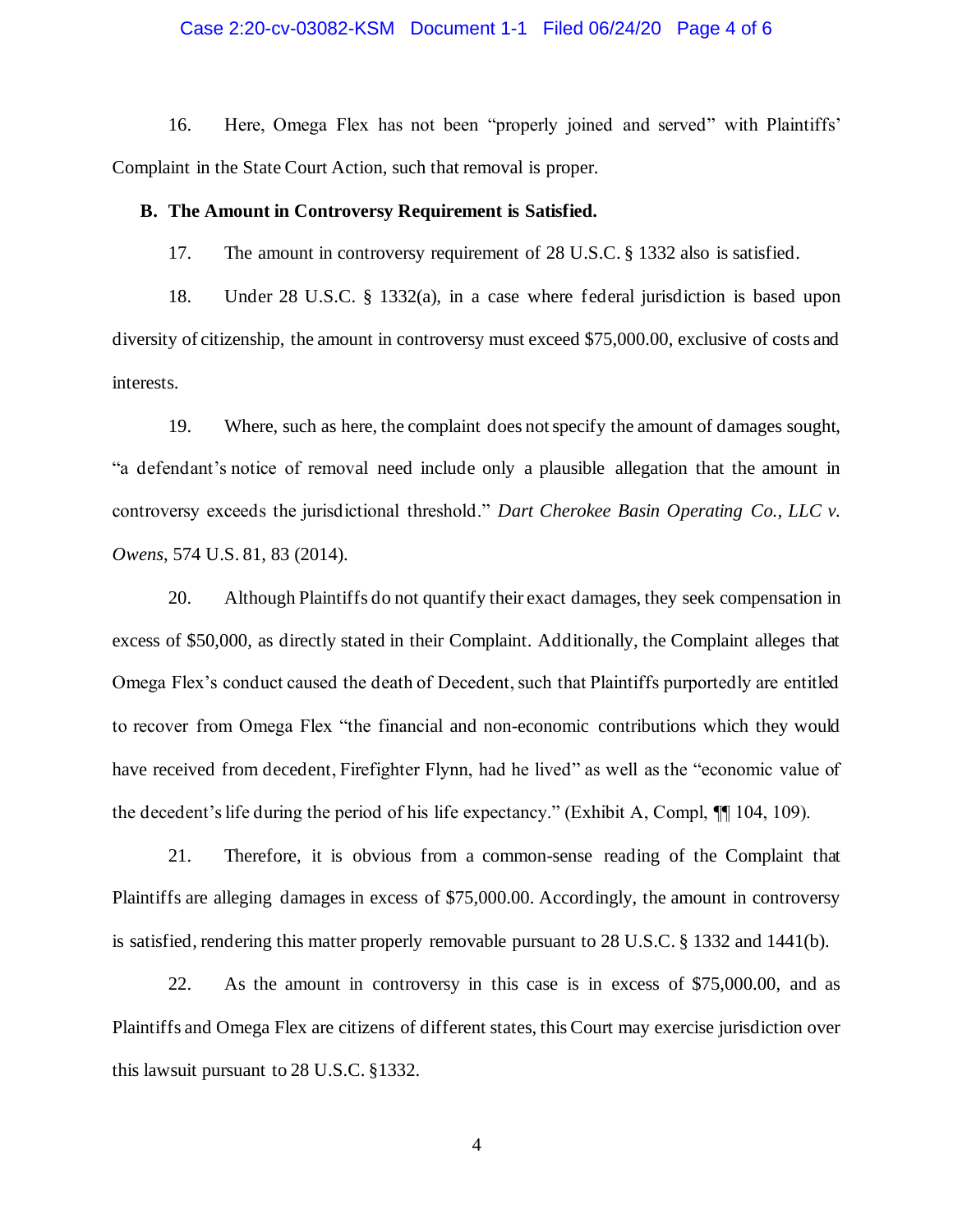#### **FILING OF REMOVAL PAPERS**

23. Upon filing this Notice of Removal, Omega Flex will file a Notice of Filing Notice of Removal (attaching a copy of this Notice of Removal) with the Clerk of the Pennsylvania Court of Common Pleas, Philadelphia County, pursuant to 28 U.S.C. § 1446(d). A copy of said Notice to the Clerk will be electronically filed.

24. Likewise, on this date, Omega Flex will serve a Notice to Plaintiffs' counsel via electronic mail, stating that a Notice of Removal to the United States District Court for the Eastern District of Pennsylvania was filed, and serving a copy of this Notice of Removal upon Plaintiffs' counsel. A copy of said Notice to Plaintiffs' counsel will be electronically filed.

25. Under the provisions of 28 U.S.C. § 1441 and all applicable statutes, all of which Omega Flex has complied with, this case is removed to the United States District Court for the Eastern District of Pennsylvania.

WHEREFORE, Defendant Omega Flex, Inc. removes this case to the United States District Court for the Eastern District of Pennsylvania, respectfully requests that no further proceedings be had in the Pennsylvania Court of Common Pleas, Philadelphia County, and requests such other and further relief as the Court deems just and proper.

Respectfully submitted,

#### **CAMPBELL CONROY & O'NEIL, P.C.**

By: */s/ Erin W. Grewe* William J. Conroy, Esquire Lynne O. Ingram, Esquire Erin W. Grewe, Esquire *Attorneys for Defendant, Omega Flex, Inc.*

Date: June 24, 2020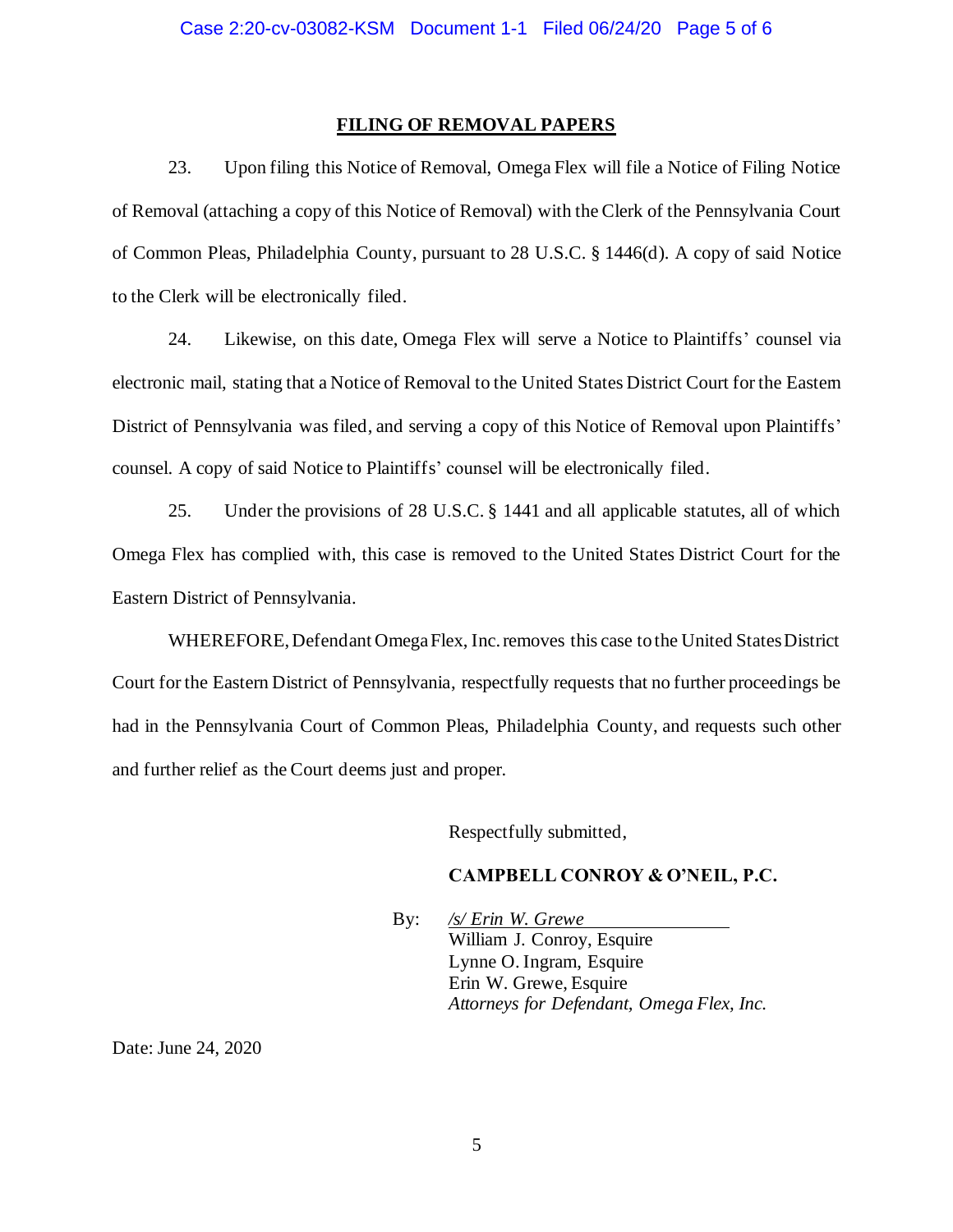#### **CERTIFICATE OF SERVICE**

I, Erin W. Grewe, Esquire, counsel for Defendant Omega Flex, Inc., hereby certify that on June 24, 2020, I electronically filed the foregoing *Notice of Removal* with the Clerk of Court using the Court's electronic filing system (ECF), which will send notification of such filing to all counsel of record. The foregoing document is also available for viewing and/or downloading from ECF. Said document was also sent via electronic mail to the following counsel of record:

Mark E. Utke, Esquire Anthony J. Morrone, Esquire Martin P. Duffey, Esquire Cozen O'Connor 1650 Market Street, 28th Floor Philadelphia, PA 19103 *Attorneys for Plaintiffs*

#### **CAMPBELL CONROY & O'NEIL, P.C.**

By: */s/ Erin W. Grewe* Erin W. Grewe, Esquire *Attorney for Defendant, Omega Flex, Inc.*

Date: June 24, 2020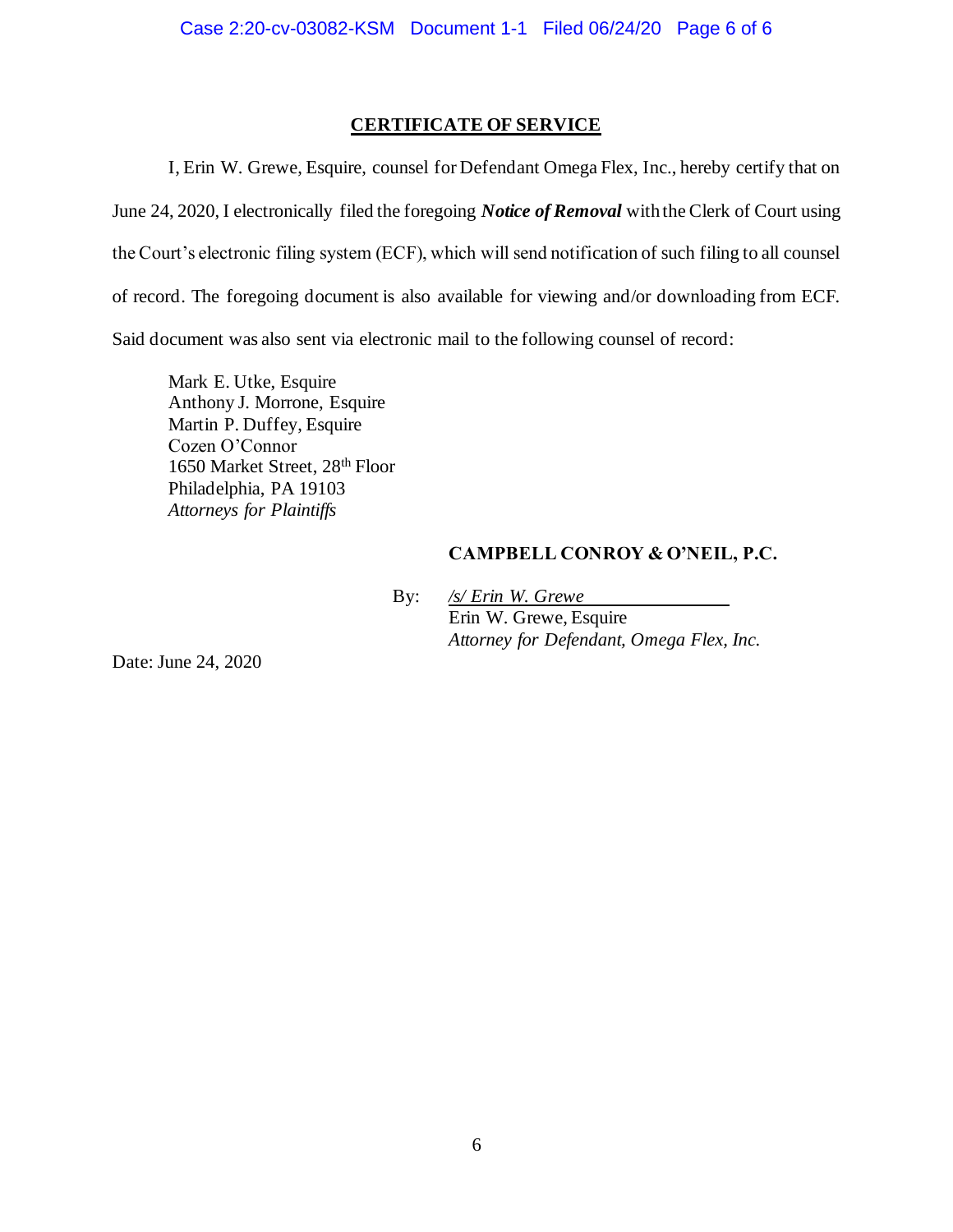#### JS 44 (Rev. 02/19)

# Case 2:20-cv-03082-KSM Document 1-2 Filed 06/24/20 Page 1 of 1

The JS 44 civil cover sheet and the information contained herein neither replace nor supplement the filing and service of pleadings or other papers as required by law, except as provided by local rules of court. This form,

| I. (a) PLAINTIFFS                                                                                                                                                                                                                                                                                                                                                                                                                                                                                                                                                                                                                                            |                                                                                                                                                                                                                                                                                                                                                                                                                                                                                                                                                                                                                                                            |                                                                                                                                                                                                                                                                                                                                                                                                                                                                                                                                                                                                                                                                                                                           | <b>DEFENDANTS</b>                                                                                                                                                                                                                                                                                                                                                                                                           |                                                                                                                                                                                                                                                                                                                                                                                                                                                                                                             |                                                                                                                                                                                                                                                                                                                                                                                                                                                                                                                                                                                                                                                                                                                                          |
|--------------------------------------------------------------------------------------------------------------------------------------------------------------------------------------------------------------------------------------------------------------------------------------------------------------------------------------------------------------------------------------------------------------------------------------------------------------------------------------------------------------------------------------------------------------------------------------------------------------------------------------------------------------|------------------------------------------------------------------------------------------------------------------------------------------------------------------------------------------------------------------------------------------------------------------------------------------------------------------------------------------------------------------------------------------------------------------------------------------------------------------------------------------------------------------------------------------------------------------------------------------------------------------------------------------------------------|---------------------------------------------------------------------------------------------------------------------------------------------------------------------------------------------------------------------------------------------------------------------------------------------------------------------------------------------------------------------------------------------------------------------------------------------------------------------------------------------------------------------------------------------------------------------------------------------------------------------------------------------------------------------------------------------------------------------------|-----------------------------------------------------------------------------------------------------------------------------------------------------------------------------------------------------------------------------------------------------------------------------------------------------------------------------------------------------------------------------------------------------------------------------|-------------------------------------------------------------------------------------------------------------------------------------------------------------------------------------------------------------------------------------------------------------------------------------------------------------------------------------------------------------------------------------------------------------------------------------------------------------------------------------------------------------|------------------------------------------------------------------------------------------------------------------------------------------------------------------------------------------------------------------------------------------------------------------------------------------------------------------------------------------------------------------------------------------------------------------------------------------------------------------------------------------------------------------------------------------------------------------------------------------------------------------------------------------------------------------------------------------------------------------------------------------|
| CELESTE FLYNN, et al.                                                                                                                                                                                                                                                                                                                                                                                                                                                                                                                                                                                                                                        |                                                                                                                                                                                                                                                                                                                                                                                                                                                                                                                                                                                                                                                            |                                                                                                                                                                                                                                                                                                                                                                                                                                                                                                                                                                                                                                                                                                                           | OMEGA FLEX, INC.                                                                                                                                                                                                                                                                                                                                                                                                            |                                                                                                                                                                                                                                                                                                                                                                                                                                                                                                             |                                                                                                                                                                                                                                                                                                                                                                                                                                                                                                                                                                                                                                                                                                                                          |
| (b) County of Residence of First Listed Plaintiff                                                                                                                                                                                                                                                                                                                                                                                                                                                                                                                                                                                                            | (EXCEPT IN U.S. PLAINTIFF CASES)                                                                                                                                                                                                                                                                                                                                                                                                                                                                                                                                                                                                                           | Harford Cnty, MD                                                                                                                                                                                                                                                                                                                                                                                                                                                                                                                                                                                                                                                                                                          | NOTE:                                                                                                                                                                                                                                                                                                                                                                                                                       | County of Residence of First Listed Defendant<br>(IN U.S. PLAINTIFF CASES ONLY)<br>IN LAND CONDEMNATION CASES, USE THE LOCATION OF<br>THE TRACT OF LAND INVOLVED.                                                                                                                                                                                                                                                                                                                                           | Chester Cnty, PA                                                                                                                                                                                                                                                                                                                                                                                                                                                                                                                                                                                                                                                                                                                         |
| (c) Attorneys (Firm Name, Address, and Telephone Number)<br>Mark E. Utke, Anthony J. Morrone, Martin P. Duffy<br>Cozen O'Connor, 1650 Market Street, 28th Floor, Philadelphia, PA<br>19103, 215-665-2164                                                                                                                                                                                                                                                                                                                                                                                                                                                     |                                                                                                                                                                                                                                                                                                                                                                                                                                                                                                                                                                                                                                                            |                                                                                                                                                                                                                                                                                                                                                                                                                                                                                                                                                                                                                                                                                                                           | Attorneys (If Known)<br>Berwyn, PA, 19312, 610-964-1900                                                                                                                                                                                                                                                                                                                                                                     | William J. Conroy, Lynne O. Ingram, Erin W. Grewe                                                                                                                                                                                                                                                                                                                                                                                                                                                           | Campbell Conroy & O'Neil, P.C., 1205 Westlakes Drive, Suite 330,                                                                                                                                                                                                                                                                                                                                                                                                                                                                                                                                                                                                                                                                         |
| <b>II. BASIS OF JURISDICTION</b> (Place an "X" in One Box Only)                                                                                                                                                                                                                                                                                                                                                                                                                                                                                                                                                                                              |                                                                                                                                                                                                                                                                                                                                                                                                                                                                                                                                                                                                                                                            |                                                                                                                                                                                                                                                                                                                                                                                                                                                                                                                                                                                                                                                                                                                           |                                                                                                                                                                                                                                                                                                                                                                                                                             |                                                                                                                                                                                                                                                                                                                                                                                                                                                                                                             | <b>III. CITIZENSHIP OF PRINCIPAL PARTIES</b> (Place an "X" in One Box for Plaintiff                                                                                                                                                                                                                                                                                                                                                                                                                                                                                                                                                                                                                                                      |
| $\Box$ 1 U.S. Government<br>Plaintiff                                                                                                                                                                                                                                                                                                                                                                                                                                                                                                                                                                                                                        | <b>3</b> Federal Question<br>(U.S. Government Not a Party)                                                                                                                                                                                                                                                                                                                                                                                                                                                                                                                                                                                                 |                                                                                                                                                                                                                                                                                                                                                                                                                                                                                                                                                                                                                                                                                                                           | (For Diversity Cases Only)<br>PTF<br>Citizen of This State<br>$\Box$ 1                                                                                                                                                                                                                                                                                                                                                      | <b>DEF</b><br>$\Box$ 1<br>Incorporated or Principal Place<br>of Business In This State                                                                                                                                                                                                                                                                                                                                                                                                                      | and One Box for Defendant)<br><b>PTF</b><br>DEF<br>$\mathbf{\times}$ 4<br>$\Box$ 4                                                                                                                                                                                                                                                                                                                                                                                                                                                                                                                                                                                                                                                       |
| $\Box$ 2 U.S. Government<br>Defendant                                                                                                                                                                                                                                                                                                                                                                                                                                                                                                                                                                                                                        | $\cancel{\bullet}$ 4 Diversity                                                                                                                                                                                                                                                                                                                                                                                                                                                                                                                                                                                                                             | (Indicate Citizenship of Parties in Item III)                                                                                                                                                                                                                                                                                                                                                                                                                                                                                                                                                                                                                                                                             | $\mathbf{X}_2$<br>Citizen of Another State                                                                                                                                                                                                                                                                                                                                                                                  | $\Box$ 2 Incorporated <i>and</i> Principal Place<br>of Business In Another State                                                                                                                                                                                                                                                                                                                                                                                                                            | $\Box$ 5<br>$\square$ 5                                                                                                                                                                                                                                                                                                                                                                                                                                                                                                                                                                                                                                                                                                                  |
|                                                                                                                                                                                                                                                                                                                                                                                                                                                                                                                                                                                                                                                              |                                                                                                                                                                                                                                                                                                                                                                                                                                                                                                                                                                                                                                                            |                                                                                                                                                                                                                                                                                                                                                                                                                                                                                                                                                                                                                                                                                                                           | Citizen or Subject of a<br>$\Box$ 3<br>Foreign Country                                                                                                                                                                                                                                                                                                                                                                      | $\Box$ 3<br><b>Foreign Nation</b>                                                                                                                                                                                                                                                                                                                                                                                                                                                                           | $\Box$ 6<br>$\square$ 6                                                                                                                                                                                                                                                                                                                                                                                                                                                                                                                                                                                                                                                                                                                  |
| <b>IV. NATURE OF SUIT</b> (Place an "X" in One Box Only)<br><b>CONTRACT</b>                                                                                                                                                                                                                                                                                                                                                                                                                                                                                                                                                                                  |                                                                                                                                                                                                                                                                                                                                                                                                                                                                                                                                                                                                                                                            | <b>TORTS</b>                                                                                                                                                                                                                                                                                                                                                                                                                                                                                                                                                                                                                                                                                                              | <b>FORFEITURE/PENALTY</b>                                                                                                                                                                                                                                                                                                                                                                                                   | <b>BANKRUPTCY</b>                                                                                                                                                                                                                                                                                                                                                                                                                                                                                           | Click here for: Nature of Suit Code Descriptions.<br><b>OTHER STATUTES</b>                                                                                                                                                                                                                                                                                                                                                                                                                                                                                                                                                                                                                                                               |
| $\Box$ 110 Insurance<br>$\Box$ 120 Marine<br>$\Box$ 130 Miller Act<br>$\Box$ 140 Negotiable Instrument<br>$\Box$ 150 Recovery of Overpayment<br>& Enforcement of Judgment<br>151 Medicare Act<br>$\Box$ 152 Recovery of Defaulted<br><b>Student Loans</b><br>(Excludes Veterans)<br>$\Box$ 153 Recovery of Overpayment<br>of Veteran's Benefits<br>160 Stockholders' Suits<br>190 Other Contract<br>195 Contract Product Liability<br>$\Box$ 196 Franchise<br><b>REAL PROPERTY</b><br>210 Land Condemnation<br>220 Foreclosure<br>230 Rent Lease & Ejectment<br>$\Box$ 240 Torts to Land<br>$\Box$ 245 Tort Product Liability<br>290 All Other Real Property | PERSONAL INJURY<br>$\Box$ 310 Airplane<br>□ 315 Airplane Product<br>Liability<br>$\Box$ 320 Assault, Libel &<br>Slander<br>□ 330 Federal Employers'<br>Liability<br>□ 340 Marine<br>345 Marine Product<br>Liability<br>□ 350 Motor Vehicle<br>□ 355 Motor Vehicle<br><b>Product Liability</b><br>360 Other Personal<br>Injury<br>$\Box$ 362 Personal Injury -<br><b>Medical Malpractice</b><br><b>CIVIL RIGHTS</b><br>$\Box$ 440 Other Civil Rights<br>$\Box$ 441 Voting<br>$\Box$ 442 Employment<br>$\Box$ 443 Housing/<br>Accommodations<br>$\Box$ 445 Amer. w/Disabilities<br>Employment<br>$\Box$ 446 Amer. w/Disabilities -<br>Other<br>448 Education | PERSONAL INJURY<br>$\bullet$ 365 Personal Injury -<br>Product Liability<br>367 Health Care/<br>Pharmaceutical<br>Personal Injury<br><b>Product Liability</b><br>368 Asbestos Personal<br><b>Injury Product</b><br>Liability<br>PERSONAL PROPERTY<br>7 370 Other Fraud<br>$\Box$ 371 Truth in Lending<br>380 Other Personal<br>Property Damage<br>385 Property Damage<br><b>Product Liability</b><br><b>PRISONER PETITIONS</b><br><b>Habeas Corpus:</b><br>$\Box$ 463 Alien Detainee<br>$\Box$ 510 Motions to Vacate<br>Sentence<br>530 General<br>□ 535 Death Penalty<br>Other:<br>$\Box$ 540 Mandamus & Other<br>$\Box$ 550 Civil Rights<br>555 Prison Condition<br>560 Civil Detainee -<br>Conditions of<br>Confinement | 5 625 Drug Related Seizure<br>of Property 21 USC 881<br>$\Box$ 690 Other<br><b>LABOR</b><br>710 Fair Labor Standards<br>Act<br>720 Labor/Management<br>Relations<br>740 Railway Labor Act<br>751 Family and Medical<br>Leave Act<br>$\Box$ 790 Other Labor Litigation<br>791 Employee Retirement<br>Income Security Act<br><b>IMMIGRATION</b><br>1462 Naturalization Application<br>$\Box$ 465 Other Immigration<br>Actions | $\Box$ 422 Appeal 28 USC 158<br>□ 423 Withdrawal<br>28 USC 157<br><b>PROPERTY RIGHTS</b><br>$\Box$ 820 Copyrights<br>$\Box$ 830 Patent<br>□ 835 Patent - Abbreviated<br>New Drug Application<br>□ 840 Trademark<br><b>SOCIAL SECURITY</b><br>$\Box$ 861 HIA (1395ff)<br>$\Box$ 862 Black Lung (923)<br>$\Box$ 863 DIWC/DIWW (405(g))<br>□ 864 SSID Title XVI<br>$\Box$ 865 RSI (405(g))<br><b>FEDERAL TAX SUITS</b><br>□ 870 Taxes (U.S. Plaintiff<br>or Defendant)<br>□ 871 IRS-Third Party<br>26 USC 7609 | 7 375 False Claims Act<br>$\Box$ 376 Qui Tam (31 USC<br>3729(a)<br>$\Box$ 400 State Reapportionment<br>$\Box$ 410 Antitrust<br>$\Box$ 430 Banks and Banking<br>$\Box$ 450 Commerce<br>$\Box$ 460 Deportation<br>□ 470 Racketeer Influenced and<br><b>Corrupt Organizations</b><br>480 Consumer Credit<br>485 Telephone Consumer<br>Protection Act<br>□ 490 Cable/Sat TV<br>□ 850 Securities/Commodities/<br>Exchange<br>□ 890 Other Statutory Actions<br>□ 891 Agricultural Acts<br>□ 893 Environmental Matters<br>$\Box$ 895 Freedom of Information<br>Act<br>$\Box$ 896 Arbitration<br>7 899 Administrative Procedure<br>Act/Review or Appeal of<br><b>Agency Decision</b><br>$\Box$ 950 Constitutionality of<br><b>State Statutes</b> |
| V. ORIGIN (Place an "X" in One Box Only)<br>$\Box$ 1 Original<br>Proceeding                                                                                                                                                                                                                                                                                                                                                                                                                                                                                                                                                                                  | $\mathbb{X}$ 2 Removed from<br>$\Box$ 3<br><b>State Court</b>                                                                                                                                                                                                                                                                                                                                                                                                                                                                                                                                                                                              | Remanded from<br><b>Appellate Court</b>                                                                                                                                                                                                                                                                                                                                                                                                                                                                                                                                                                                                                                                                                   | $\Box$ 4 Reinstated or<br>$\Box$ 5<br>Reopened<br>(specify)                                                                                                                                                                                                                                                                                                                                                                 | Multidistrict<br>□ 6<br>Transferred from<br>Litigation -<br><b>Another District</b><br>Transfer                                                                                                                                                                                                                                                                                                                                                                                                             | $\Box$ 8 Multidistrict<br>Litigation -<br>Direct File                                                                                                                                                                                                                                                                                                                                                                                                                                                                                                                                                                                                                                                                                    |
|                                                                                                                                                                                                                                                                                                                                                                                                                                                                                                                                                                                                                                                              | 28 U.S.C. 1441(b)                                                                                                                                                                                                                                                                                                                                                                                                                                                                                                                                                                                                                                          |                                                                                                                                                                                                                                                                                                                                                                                                                                                                                                                                                                                                                                                                                                                           | Cite the U.S. Civil Statute under which you are filing (Do not cite jurisdictional statutes unless diversity):                                                                                                                                                                                                                                                                                                              |                                                                                                                                                                                                                                                                                                                                                                                                                                                                                                             |                                                                                                                                                                                                                                                                                                                                                                                                                                                                                                                                                                                                                                                                                                                                          |
| VI. CAUSE OF ACTION                                                                                                                                                                                                                                                                                                                                                                                                                                                                                                                                                                                                                                          | Brief description of cause:                                                                                                                                                                                                                                                                                                                                                                                                                                                                                                                                                                                                                                |                                                                                                                                                                                                                                                                                                                                                                                                                                                                                                                                                                                                                                                                                                                           | Plaintiffs allege that Decedent's death was the result of a defective product.                                                                                                                                                                                                                                                                                                                                              |                                                                                                                                                                                                                                                                                                                                                                                                                                                                                                             |                                                                                                                                                                                                                                                                                                                                                                                                                                                                                                                                                                                                                                                                                                                                          |
| <b>VII. REQUESTED IN</b><br><b>COMPLAINT:</b>                                                                                                                                                                                                                                                                                                                                                                                                                                                                                                                                                                                                                | ο.<br>UNDER RULE 23, F.R.Cv.P.                                                                                                                                                                                                                                                                                                                                                                                                                                                                                                                                                                                                                             | CHECK IF THIS IS A CLASS ACTION                                                                                                                                                                                                                                                                                                                                                                                                                                                                                                                                                                                                                                                                                           | <b>DEMAND</b> \$                                                                                                                                                                                                                                                                                                                                                                                                            | <b>JURY DEMAND:</b>                                                                                                                                                                                                                                                                                                                                                                                                                                                                                         | CHECK YES only if demanded in complaint:<br><b>X</b> Yes<br>$\square$ No                                                                                                                                                                                                                                                                                                                                                                                                                                                                                                                                                                                                                                                                 |
| VIII. RELATED CASE(S)<br>IF ANY                                                                                                                                                                                                                                                                                                                                                                                                                                                                                                                                                                                                                              | (See instructions):                                                                                                                                                                                                                                                                                                                                                                                                                                                                                                                                                                                                                                        | <b>JUDGE</b>                                                                                                                                                                                                                                                                                                                                                                                                                                                                                                                                                                                                                                                                                                              |                                                                                                                                                                                                                                                                                                                                                                                                                             | DOCKET NUMBER                                                                                                                                                                                                                                                                                                                                                                                                                                                                                               |                                                                                                                                                                                                                                                                                                                                                                                                                                                                                                                                                                                                                                                                                                                                          |
| <b>DATE</b><br>06/24/2020<br><b>FOR OFFICE USE ONLY</b>                                                                                                                                                                                                                                                                                                                                                                                                                                                                                                                                                                                                      |                                                                                                                                                                                                                                                                                                                                                                                                                                                                                                                                                                                                                                                            | SIGNATURE OF ATTORNEY OF RECORD<br>(rin W. Grewe                                                                                                                                                                                                                                                                                                                                                                                                                                                                                                                                                                                                                                                                          |                                                                                                                                                                                                                                                                                                                                                                                                                             |                                                                                                                                                                                                                                                                                                                                                                                                                                                                                                             |                                                                                                                                                                                                                                                                                                                                                                                                                                                                                                                                                                                                                                                                                                                                          |
| <b>RECEIPT#</b>                                                                                                                                                                                                                                                                                                                                                                                                                                                                                                                                                                                                                                              | <b>AMOUNT</b>                                                                                                                                                                                                                                                                                                                                                                                                                                                                                                                                                                                                                                              | <b>APPLYING IFP</b>                                                                                                                                                                                                                                                                                                                                                                                                                                                                                                                                                                                                                                                                                                       | <b>JUDGE</b>                                                                                                                                                                                                                                                                                                                                                                                                                | MAG. JUDGE                                                                                                                                                                                                                                                                                                                                                                                                                                                                                                  |                                                                                                                                                                                                                                                                                                                                                                                                                                                                                                                                                                                                                                                                                                                                          |
| <b>Print</b>                                                                                                                                                                                                                                                                                                                                                                                                                                                                                                                                                                                                                                                 | <b>Save As</b>                                                                                                                                                                                                                                                                                                                                                                                                                                                                                                                                                                                                                                             |                                                                                                                                                                                                                                                                                                                                                                                                                                                                                                                                                                                                                                                                                                                           |                                                                                                                                                                                                                                                                                                                                                                                                                             |                                                                                                                                                                                                                                                                                                                                                                                                                                                                                                             | <b>Reset</b>                                                                                                                                                                                                                                                                                                                                                                                                                                                                                                                                                                                                                                                                                                                             |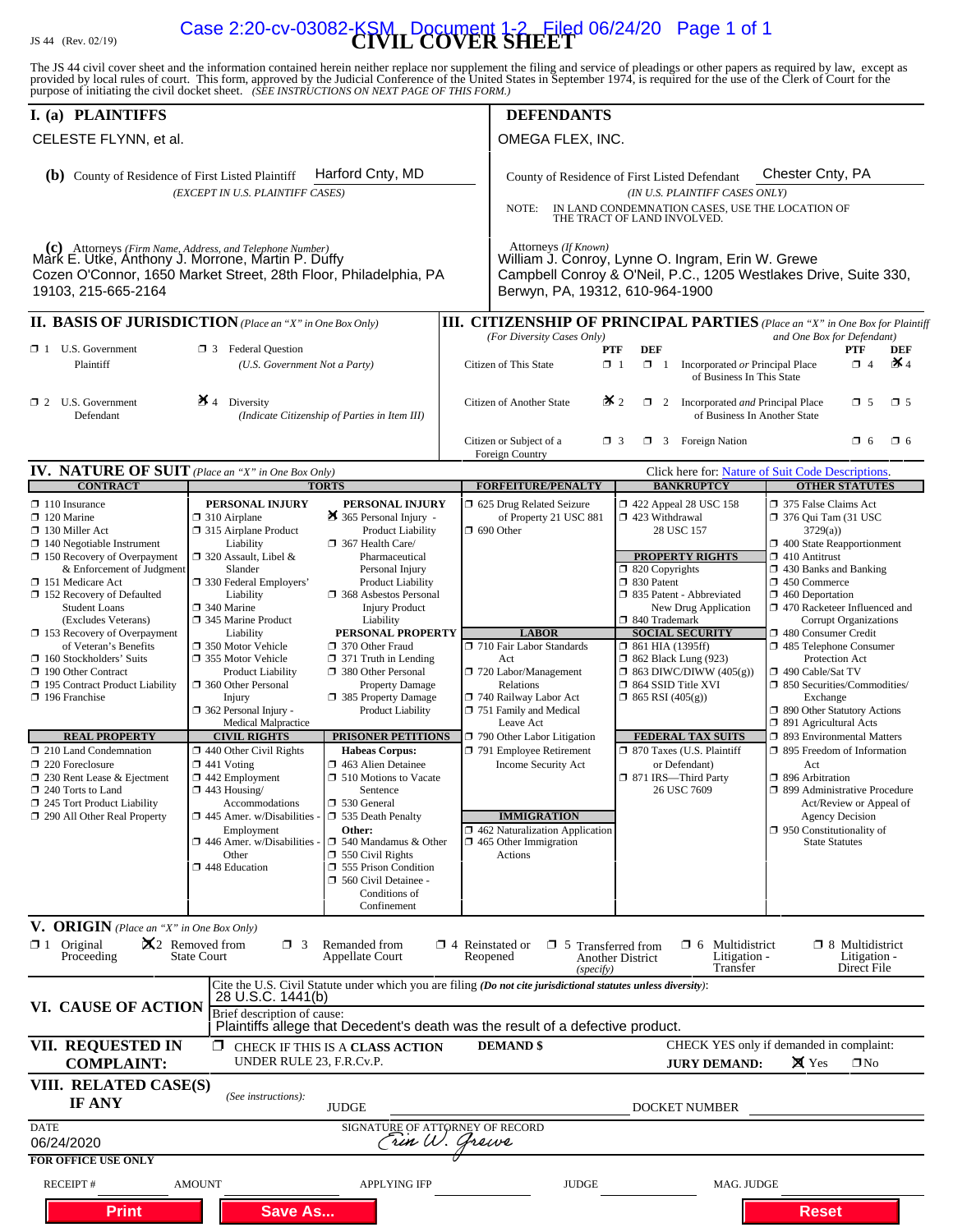#### Case 2:20-cv-03082-KSM **ED SOATES EDSTATE FOR 106/24/20** Page 1 of 1 **FOR THE EASTERN DISTRICT OF PENNSYLVANIA**

#### **DESIGNATION FORM**

*(to be used by counsel or pro se plaintiff to indicate the category of the case for the purpose of assignment to the appropriate calendar)*

# Address of Plaintiff: \_\_\_\_\_\_\_\_\_\_\_\_\_\_\_\_\_\_\_\_\_\_\_\_\_\_\_\_\_\_\_\_\_\_\_\_\_\_\_\_\_\_\_\_\_\_\_\_\_\_\_\_\_\_\_\_\_\_\_\_\_\_\_\_\_\_\_\_\_\_\_\_\_\_\_\_\_\_\_\_\_\_\_\_\_\_\_\_\_\_\_\_\_\_ 3251 Rocks Chrome Hill Rd., Jarrettsville, MD 21084

Address of Defendant: \_\_\_\_\_\_\_\_\_\_\_\_\_\_\_\_\_\_\_\_\_\_\_\_\_\_\_\_\_\_\_\_\_\_\_\_\_\_\_\_\_\_\_\_\_\_\_\_\_\_\_\_\_\_\_\_\_\_\_\_\_\_\_\_\_\_\_\_\_\_\_\_\_\_\_\_\_\_\_\_\_\_\_\_\_\_\_\_\_\_\_\_

451 Creamery Way, Exton, PA 19341

Place of Accident, Incident or Transaction: \_\_\_\_\_\_\_\_\_\_\_\_\_\_\_\_\_\_\_\_\_\_\_\_\_\_\_\_\_\_\_\_\_\_\_\_\_\_\_\_\_\_\_\_\_\_\_\_\_\_\_\_\_\_\_\_\_\_\_\_\_\_\_\_\_\_\_\_\_\_\_\_\_\_\_ 7005 Woodscape Drive, Clarksville, MD 21029

| <b>RELATED CASE, IF ANY:</b>                                                                                                                                                                                                                                                                                                                                                                                                                                                                                                                                                                                                                                                                                                                                                                                             |                                                                                                                                                                                                        |                                 |  |
|--------------------------------------------------------------------------------------------------------------------------------------------------------------------------------------------------------------------------------------------------------------------------------------------------------------------------------------------------------------------------------------------------------------------------------------------------------------------------------------------------------------------------------------------------------------------------------------------------------------------------------------------------------------------------------------------------------------------------------------------------------------------------------------------------------------------------|--------------------------------------------------------------------------------------------------------------------------------------------------------------------------------------------------------|---------------------------------|--|
|                                                                                                                                                                                                                                                                                                                                                                                                                                                                                                                                                                                                                                                                                                                                                                                                                          |                                                                                                                                                                                                        |                                 |  |
| Civil cases are deemed related when Yes is answered to any of the following questions:                                                                                                                                                                                                                                                                                                                                                                                                                                                                                                                                                                                                                                                                                                                                   |                                                                                                                                                                                                        |                                 |  |
| Is this case related to property included in an earlier numbered suit pending or within one year<br>1.<br>previously terminated action in this court?                                                                                                                                                                                                                                                                                                                                                                                                                                                                                                                                                                                                                                                                    |                                                                                                                                                                                                        | Yes                             |  |
| Does this case involve the same issue of fact or grow out of the same transaction as a prior suit<br>2.<br>Yes<br>pending or within one year previously terminated action in this court?                                                                                                                                                                                                                                                                                                                                                                                                                                                                                                                                                                                                                                 |                                                                                                                                                                                                        |                                 |  |
| 3.                                                                                                                                                                                                                                                                                                                                                                                                                                                                                                                                                                                                                                                                                                                                                                                                                       | Does this case involve the validity or infringement of a patent already in suit or any earlier<br>Yes  <br>No.<br>numbered case pending or within one year previously terminated action of this court? |                                 |  |
| 4.<br>case filed by the same individual?                                                                                                                                                                                                                                                                                                                                                                                                                                                                                                                                                                                                                                                                                                                                                                                 | Is this case a second or successive habeas corpus, social security appeal, or pro se civil rights<br>Yes<br>No.                                                                                        |                                 |  |
| I certify that, to my knowledge, the within case $\Box$ is / $\Box$ is not related to any case now pending or within one year previously terminated action in<br>this court except as noted above.<br>Frin W. Grews<br>313787<br>DATE: 06/24/2020                                                                                                                                                                                                                                                                                                                                                                                                                                                                                                                                                                        |                                                                                                                                                                                                        |                                 |  |
|                                                                                                                                                                                                                                                                                                                                                                                                                                                                                                                                                                                                                                                                                                                                                                                                                          | Attorney-at-Law / Pro Se Plaintiff                                                                                                                                                                     | Attorney I.D. # (if applicable) |  |
| CIVIL: (Place a $\sqrt{ }$ in one category only)                                                                                                                                                                                                                                                                                                                                                                                                                                                                                                                                                                                                                                                                                                                                                                         |                                                                                                                                                                                                        |                                 |  |
| <b>Federal Question Cases:</b><br><b>Diversity Jurisdiction Cases:</b><br>В.<br>A.<br>Indemnity Contract, Marine Contract, and All Other Contracts<br><b>Insurance Contract and Other Contracts</b><br>1.<br>1.<br>2.<br>2.<br><b>FELA</b><br>Airplane Personal Injury<br>Jones Act-Personal Injury<br>Assault, Defamation<br>3.<br>3.<br>Marine Personal Injury<br>4.<br>4.<br>Antitrust<br>Motor Vehicle Personal Injury<br>5. Patent<br>5.<br>Labor-Management Relations<br>6.<br>$\Box$<br>7. Products Liability<br>7.<br>Civil Rights<br>$\overline{\mathcal{C}}$<br>8. Products Liability - Asbestos<br>8. Habeas Corpus<br>Securities Act(s) Cases<br>All other Diversity Cases<br>9.<br>9.<br>(Please specify):<br>10. Social Security Review Cases<br>11. All other Federal Question Cases<br>(Please specify): |                                                                                                                                                                                                        |                                 |  |
|                                                                                                                                                                                                                                                                                                                                                                                                                                                                                                                                                                                                                                                                                                                                                                                                                          | <b>ARBITRATION CERTIFICATION</b><br>(The effect of this certification is to remove the case from eligibility for arbitration.)                                                                         |                                 |  |
| Erin W. Grewe<br>, counsel of record or pro se plaintiff, do hereby certify:<br>Pursuant to Local Civil Rule 53.2, $\S$ 3(c) (2), that to the best of my knowledge and belief, the damages recoverable in this civil action case<br>exceed the sum of \$150,000.00 exclusive of interest and costs:<br>Relief other than monetary damages is sought.                                                                                                                                                                                                                                                                                                                                                                                                                                                                     |                                                                                                                                                                                                        |                                 |  |
| 06/24/2020<br>DATE:                                                                                                                                                                                                                                                                                                                                                                                                                                                                                                                                                                                                                                                                                                                                                                                                      | <u>Crin W. Grewe</u><br>Attorney-at-Law / Pro Se Plaintiff                                                                                                                                             | 313787                          |  |
| Attorney I.D. $#(if applicable)$<br>NOTE: A trial de novo will be a trial by jury only if there has been compliance with F.R.C.P. 38.                                                                                                                                                                                                                                                                                                                                                                                                                                                                                                                                                                                                                                                                                    |                                                                                                                                                                                                        |                                 |  |